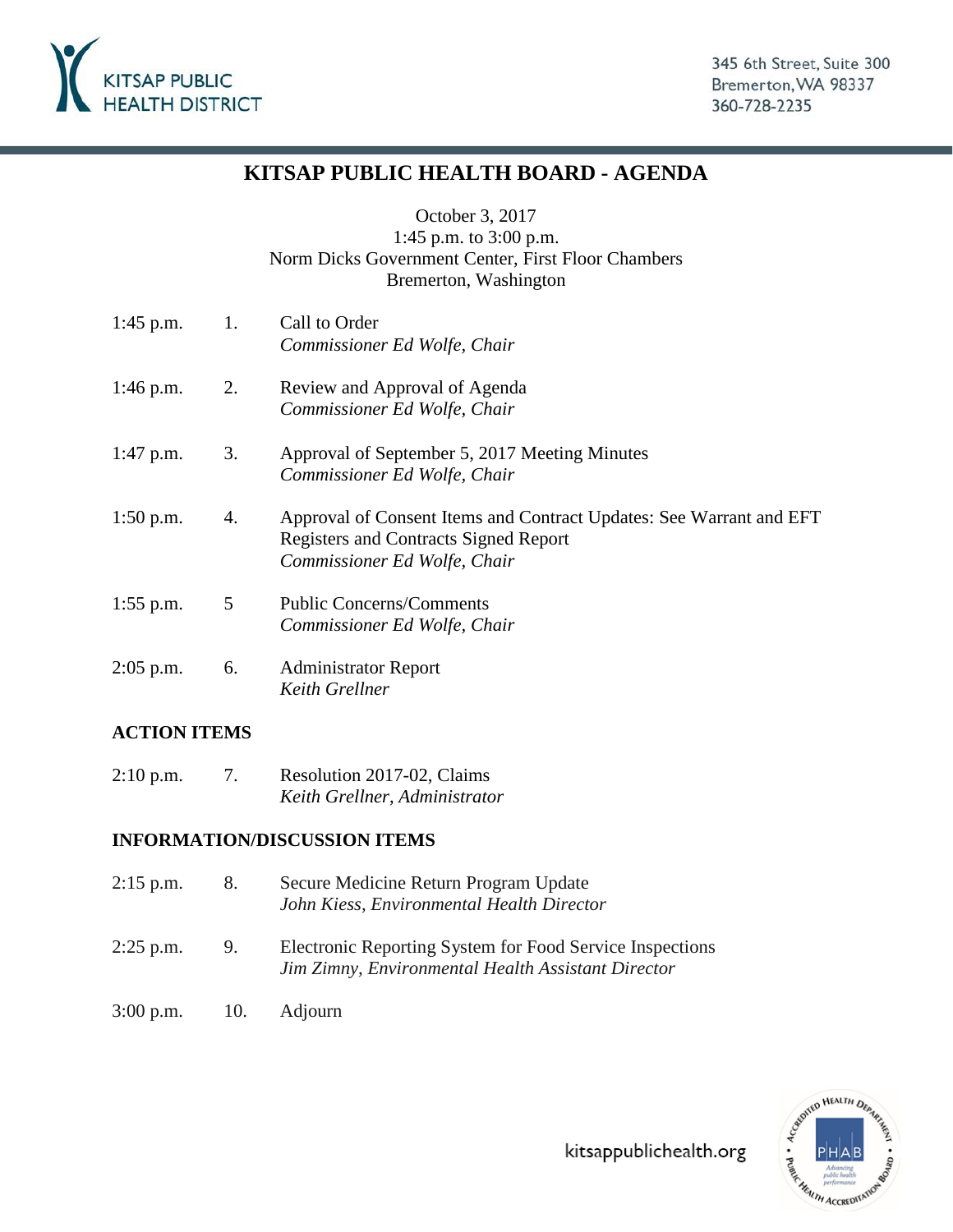### **KITSAP PUBLIC HEALTH BOARD MEETING MINUTES Regular Meeting September 5, 2017**

The meeting was called to order by Board Chair, Commissioner Ed Wolfe at 1:45 p.m.

### **REVIEW AND APPROVE AGENDA**

There were no changes to the agenda.

### **BOARD MEETING MINUTES**

Mayor Becky Erickson moved and Mayor Patty Lent seconded the motion to approve the minutes for the July 11, 2017, regular meeting. The motion was approved unanimously.

### **CONSENT AGENDA**

The September consent agenda included the following contracts:

- 1353 Amendment 3 (1718), *Washington State Department of Health, Healthy Communities (1422)*
- 1357 Amendment 2 (1715), *Washington State Department of Ecology, Lake Symington and Big Beef Creek*
- 1707, *Washington Health Benefit Exchange, Healthplanfinder Navigator*
- 1709, *Jefferson County Public Health, Tobacco and Marijuana Prevention*
- 1710, *Olympic Community of Health, Contract*
- 1711, *Kitsap County, Subcontract*
- 1712, *Washington State Department of Ecology with Department of Health, Regional OSS Loan Program*
- 1713, *Washington State Department of Ecology, Local Source Control Partnership*

Mayor Rob Putaansuu moved and Mayor Lent seconded the motion to approve the consent agenda, including the Contracts Update and Warrant and Electronic Funds Transfer Registers. The motion was approved unanimously.

### **PUBLIC COMMENT**

There was no public comment.

### **HEALTH OFFICER/ADMINISTRATOR'S REPORT**

### Health Officer Update:

Dr. Susan Turner, Health Officer, informed the Board that she attended a presentation hosted by the Family Medicine Residency Program of Harrison Hospital. At the presentation, Dr. Anna Lemke, author of the book *Drug Dealer, MD*, spoke to Residency Program faculty, preceptors and community physicians. Dr. Turner emphasized the importance of this presentation because it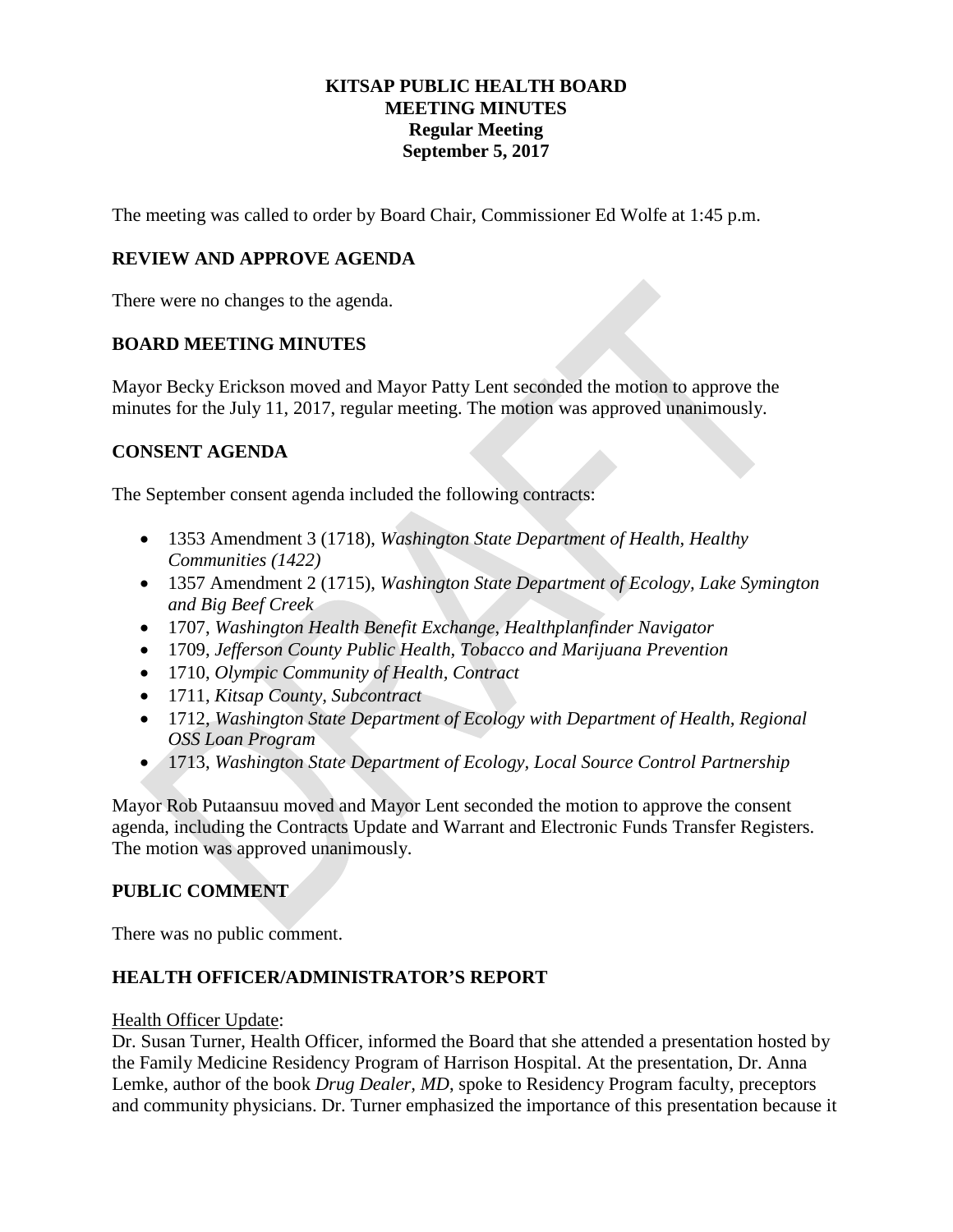Kitsap Public Health Board Regular Meeting September 5, 2017 Page 2 of 9

indicates that the Residency Program is addressing opiates, and exemplifies that the Residency Program has the tendency to raise the bar in terms of medical standards in our community.

There was no further comment.

### Administrator Update:

Mr. Keith Grellner, Administrator, informed the Board of several updates.

Mr. Grellner reminded the Board that, as discussed during the July Board meeting, the legislature included \$10 million for the 2017-2019 biennium for Foundational Public Health Services (FPHS) though the state public health system's request was for a \$60 million down payment. He explained that, while the FPHS allocation was only a fraction of what was requested and so desperately needed, the Health District is thankful for the amount received. He also said that the Health District is scheduled to receive \$147,000 per year of these funds for the 2017-2019 biennium. He noted that the FPHS funding will go to the Health District's communicable disease programs and that more details will be provided on this during the upcoming 2018 budget deliberations.

Next, Mr. Grellner reminded the Board that the Health District is currently undergoing its 2016 audit. He said the audit is expected to be completed soon and that staff will be reaching out to the Board for representation during the exit audit.

Next, Mr. Grellner informed the Board that the Health District's annual budget presentation to the County Commissioners is on September 13th at 2:45 p.m. He also reminded the Board that their first finance committee meeting is scheduled for September  $20<sup>th</sup>$  at 1:00 p.m. and noted that Mayors Erickson and Lent and Commissioner Charlotte Garrido are on the committee.

Lastly, Mr. Grellner informed the Board that some recent funding cuts by the legislature has resulted in staffing and work reductions in the Health District's Solid and Hazardous Waste (SHW) program. He explained that, despite public health's advocacy for the Coordinated Prevention Grant (CPG) and Site Hazard Assessment grant (SHA), after years of threatening cuts, the legislature did not adopt a capital budget, thereby eliminating CPG funding, and eliminated SHA this year, resulting in an annual loss of about \$220,000 for the Health District.

Mr. Grellner explained that, due to these cuts in state funding, the Health District has eliminated a position in the SHW program, which was already vacant through attrition. Additionally, until further notice, the Health District will reduce or eliminate work in the following areas due to these cuts:

- Eliminate response to complaints of illegal dumpster dumping;
- Eliminate blood lead level response investigations for homes of children who have been reported to have elevated blood lead levels;
- Eliminate investigations of illegal dumping in road right-of-ways; and
- Reduce response/involvement to homeless camp complaints.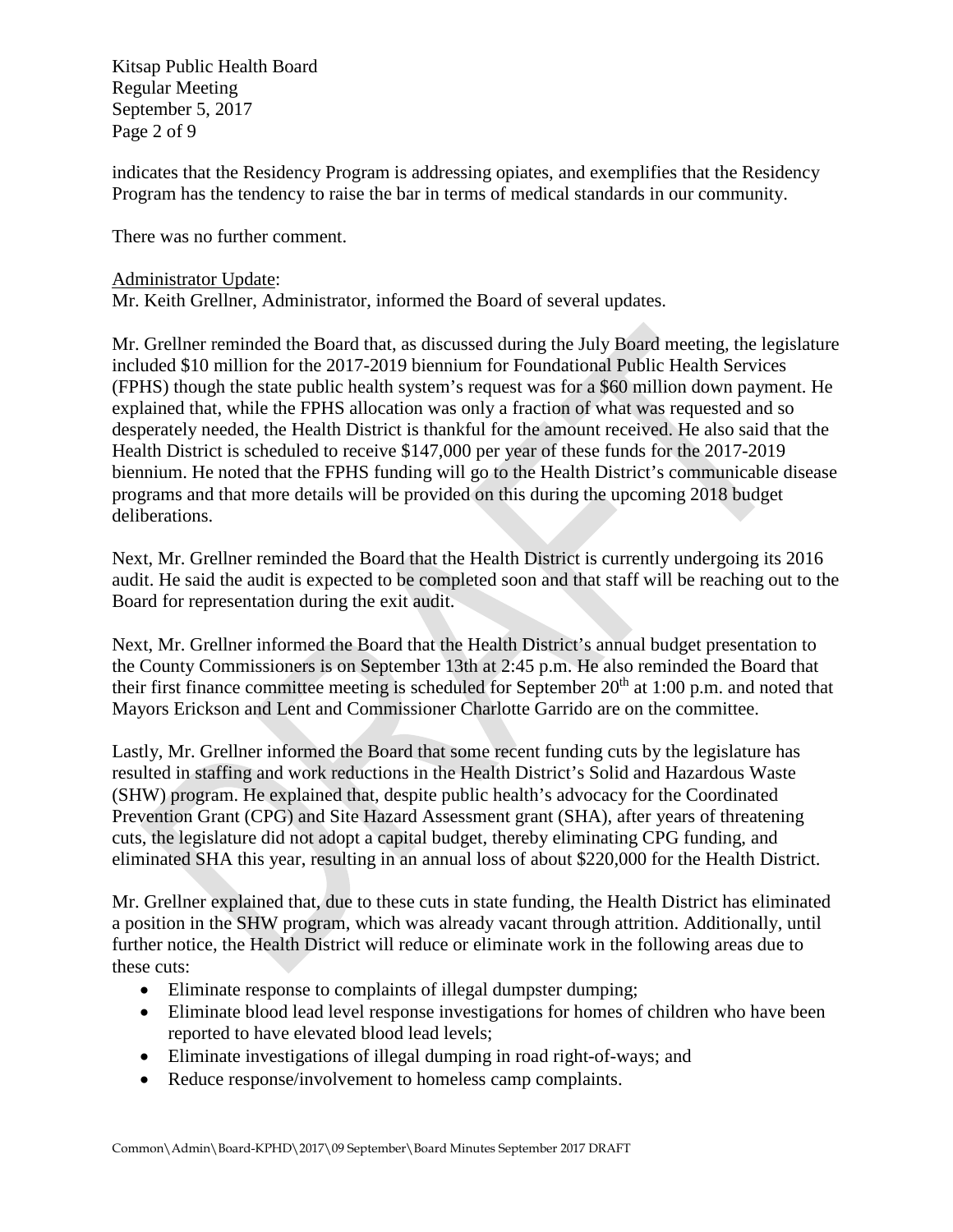Kitsap Public Health Board Regular Meeting September 5, 2017 Page 3 of 9

Commissioner Rob Gelder asked if the ecology rule changes affect these cuts. Mr. Grellner said they do not directly affect these cuts and explained that the rule change should establish a better firewall to keep those state funds from being moved to other programs.

There was no further comment.

### **EXECUTIVE SESSION: PURSUANT TO RCW 42.30.110(1)(I), TO RECEIVE AND EVALUATE POTENTIAL LITIGATION**

At 1:57 p.m., Commissioner Wolfe announced that the Board would adjourn for approximately 5 minutes for an Executive Session for discussion related to the receipt and evaluation of potential litigation. At 2:01 p.m., Commissioner Wolfe announced that the Executive Session has ended and opened the meeting to regular session.

### **2017 CORE PUBLIC HEALTH INDICATORS REPORT FOR KITSAP COUNTY**

Mr. Grellner introduced Siri Kushner, Assessment and Epidemiology Program Manager, to give a presentation on the *2017 Kitsap County Core Public Health Indicators Report*. He explained that the *Indicators Report* is not a report card on the work of the Health District staff but it is a report card on the public health status of the community as a whole. He also explained that Public Health is responsible for a few of the indicators in the report, while Board member jurisdictions, non-profits, and individuals are responsible for many of the rest.

Ms. Kushner began the presentation by reminding the Board that the Health District has released an updated *Indicators Report* each year since 2006, and she informed the Board of format changes to the report this year. She also introduced Kari Hunter and Maya McKenzie, epidemiologist with the Health District, who would present on strategic initiative indicators. The *Indicators Report* is a high-level synthesis of demographic and public health data designed to provide an overview of the health of Kitsap County. Most indicators are derived from standard public health data systems from national, state, county, and program sources. The indicators provide a current status, show trends over time, and also compares Kitsap County to Washington State.

Ms. Kushner reminded the board that the *Indicators Report* is not a reflection of only the Health District's work, and it is not intended to be. She said it is an assessment of the community's overall health, and it reflects both successes --- and areas that need improvement --- that are the results of the work and the decisions that are made by individuals, public agencies, healthcare providers, and private businesses. The Health District believes that there is something in this report for everyone with a stake in the Kitsap community. The Indicators have many implications for public health practice and policy, and are presented to provide sound, reliable data that can be used to help focus resources, encourage new and existing partnerships, and support the work necessary to make Kitsap County a healthy and safe place to live, learn, work, and play. The report provides opportunities for individuals, public agencies, healthcare providers, and private businesses to identify and make, or support, decisions to improve health.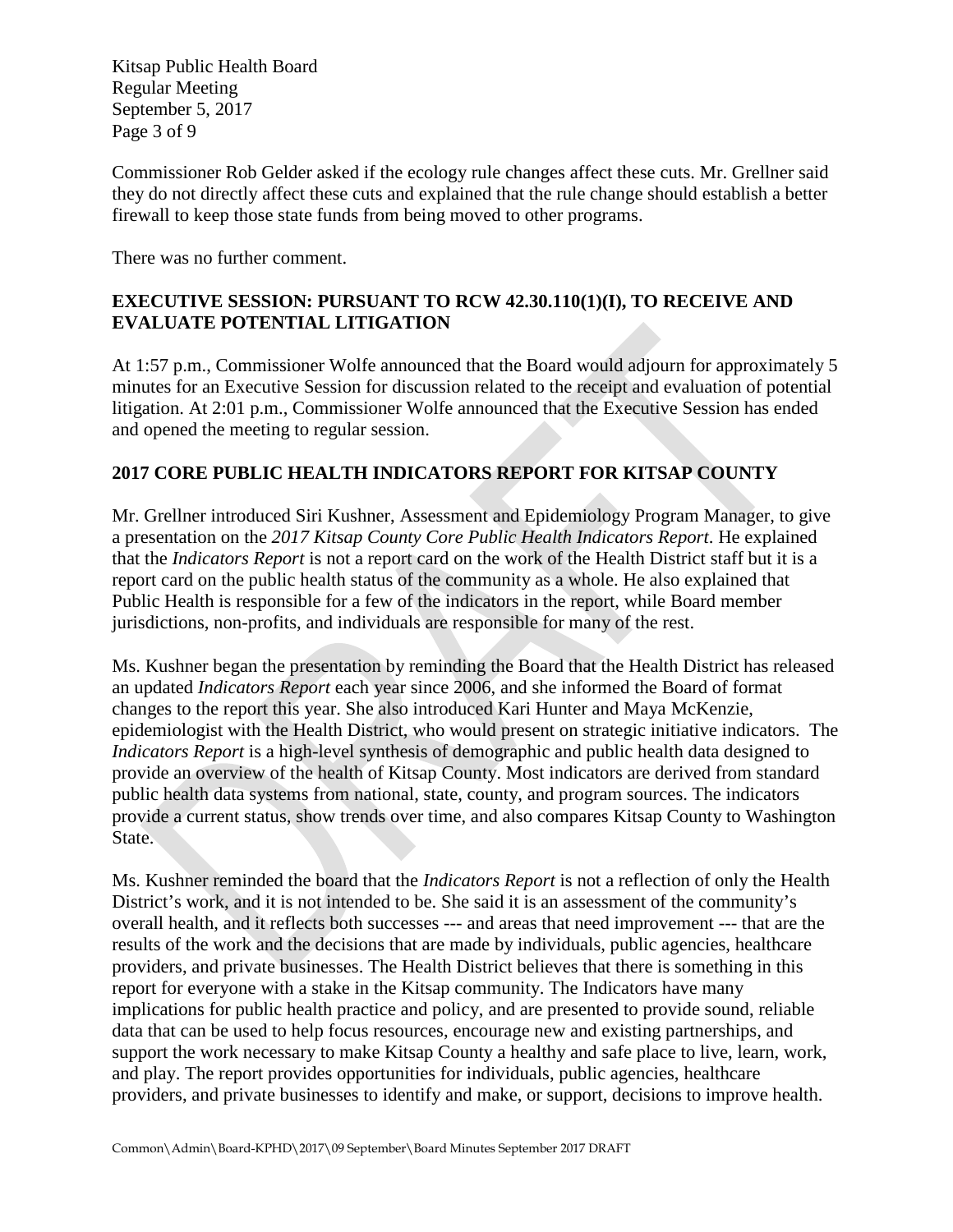Kitsap Public Health Board Regular Meeting September 5, 2017 Page 4 of 9

Ms. Kushner said that those interested in more than the indicators should look at the work of Kitsap Community Health Priorities (KCHP). KCHP priorities are updated every three years and provide a more comprehensive set of indicators that looks at subgroups and subpopulation areas. Additionally, the *Indicators Report* can be found on the Health District website.

Some key findings from the report:

- Kitsap County's population is growing, aging and becoming more diverse;
- Kitsap education and economic indicators are mostly better than Washington State but most long-term trends are unchanged or worsening;
- Childhood immunization status is mixed: only half of toddlers have complete immunizations by age 3, lower than the state, while 9 in 10 children enter kindergarten with complete immunizations, higher than the state. Fewer than half of adults report an annual flu shot;
- Kitsap has an ongoing worsening trend in residents experiencing chlamydia and syphilis infections and a recent worsening trend in gonorrhea infections; notably, however, our rates for these 3 infections, Hepatitis C, and HIV are all lower than the state average;

Mr. Grellner commented that this is an example of an indicator the Health District plays a role in. He explained that the FPHS funding will go primarily toward the Communicable Disease program.

Commissioner Gelder asked who investigates the connection between syphilis cases in Kitsap. Mr. Grellner explained that usually public health jurisdictions investigate these cases, but since public health funding was cut in 1999, the Health District has not been able to fund enough public health nurses for this work.

Mr. Gelder also asked which part of the population is being looked at for this indicator, and if it's different than what was previously measures. Ms. Hunter explained that previously, a specific age range of people was measured, however staff found that cases were also in people outside that age range. Currently, the indicator measures everyone within the population.

• Over one million clean syringes were exchanged in 2016, reducing the risk of communicable disease transmission from shared needles;

Mr. Grellner commented that the Health District staff will talk to the Board more regarding syringe exchanges at the upcoming finance and policy committee meetings because the program does not have adequate funding. The Health District is currently only receiving about \$80 thousand dollars of revenue for the program, though it requires about \$300 thousand dollars. He expressed that the Health District has needed to make a lot of troubling decisions regarding program cuts in recent years, because every cut program is needed to protect the health of the public.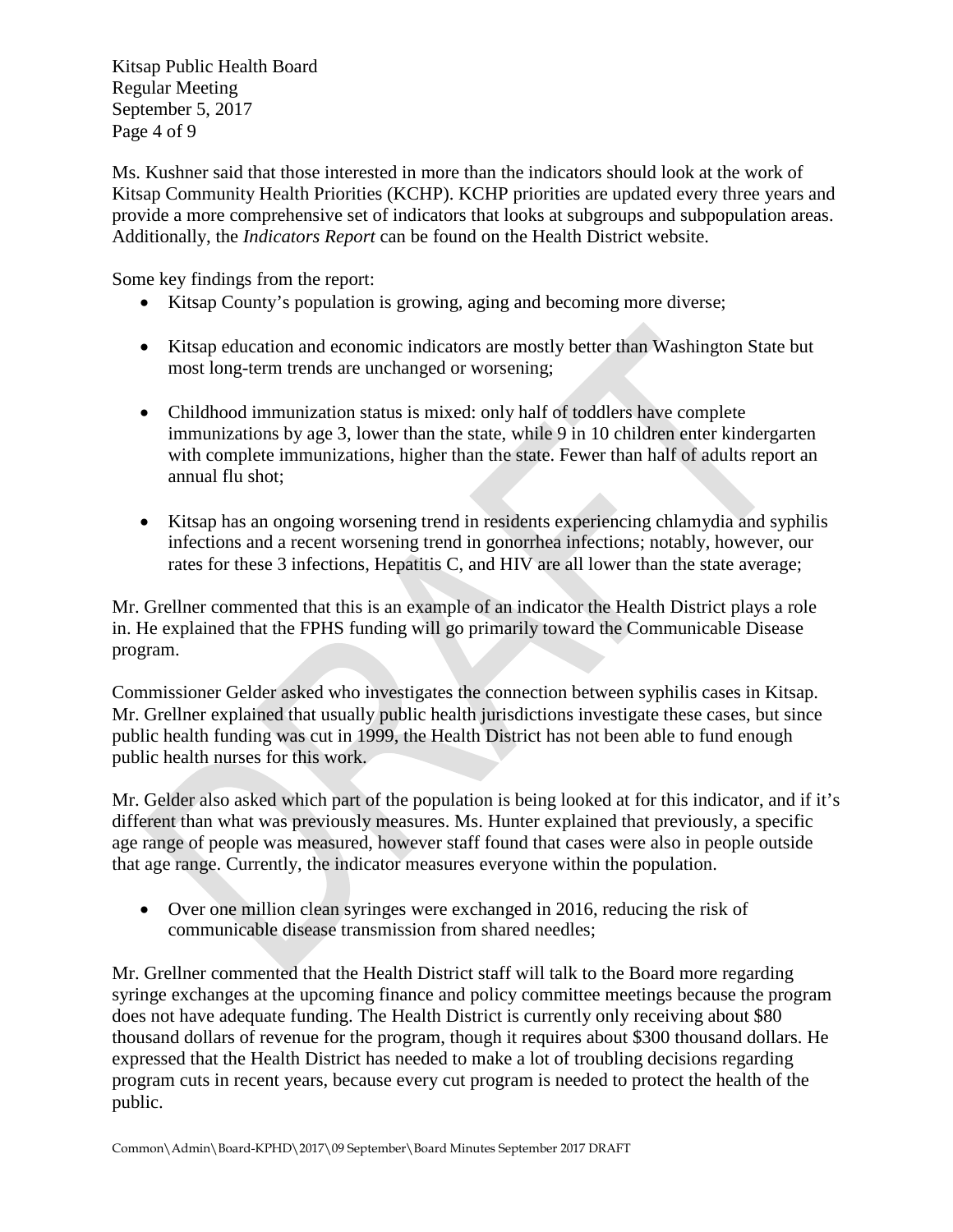Kitsap Public Health Board Regular Meeting September 5, 2017 Page 5 of 9

Mayor Lent commented that the City of Bremerton installed sharps containers in many of its park bathrooms, however the containers are being broken into and sharps stolen or flushed down latrines. She said that now, to protect public health, the City of Bremerton is needing to remove the sharps containers. Mr. Grellner agreed that this is a challenge, and explained that due to the budget cuts mentioned earlier, the Health District is down to only three SHW staff inspectors who can respond to reports of illegally discarded needles in the entire county. Mayor Lent also commented that local law enforcement and parks staff are monitoring the parks and finding more and more illegally discarded needles. She said this is a growing concern for all municipalities.

Commissioner Wolfe asked Mayor Erickson if she is seeing the same trend in illegally discarded needles in Poulsbo. Mayor Erickson said she is not aware of any recently found, but will ask her staff. Mayor Putaansuu and Councilperson Sarah Blossom both said they also weren't aware of any recent illegally discarded needles in their jurisdictions.

- Most chronic disease, weight management, physical activity and nutrition indicators are unchanged over time and similar to the state. A few positive exceptions: compared to previous years, more 8th graders report meeting physical activity recommendations; compared to previous years and compared to the state, more 8th graders report not drinking sugary beverages at school; and there are fewer heart disease and diabetesrelated hospitalizations in recent years;
- One special area of concern: more pregnant women are being diagnosed with gestational diabetes;
- Kitsap has good air quality but increasing air stagnation over time. There have been improvements in fresh water stream water quality and shorelines open for shellfish harvest. There have been consistently few days when an advisory for lakes or marine water was necessary;

Commissioner Gelder asked what a stagnant air day is. Ms. McKenzie defined air stagnation as occurring when there is not enough wind to overturn the air and clear pollutants. Mr. Grellner provided a current example of smoke from local forest fires remaining in the air over the peninsula because there is no wind.

Commissioner Gelder also asked if automatic shellfish harvest closure areas are excluded from the count. Mr. John Kiess, Environmental Health Director, explained that permanent closures are not excluded from the count. Mr. Grellner commented that it is a good idea to extract those numbers for future reports.

Commissioner Gelder noted one of the new indicators is the number of extremely hot days. He asked how an extremely hot day was defined for the indicator. Ms. McKenzie explained that the number is found by taking finding the 99<sup>th</sup> percentile of the hottest days over time, from the earliest year of data used, to the most recent year, to determine which days are considered extremely hot.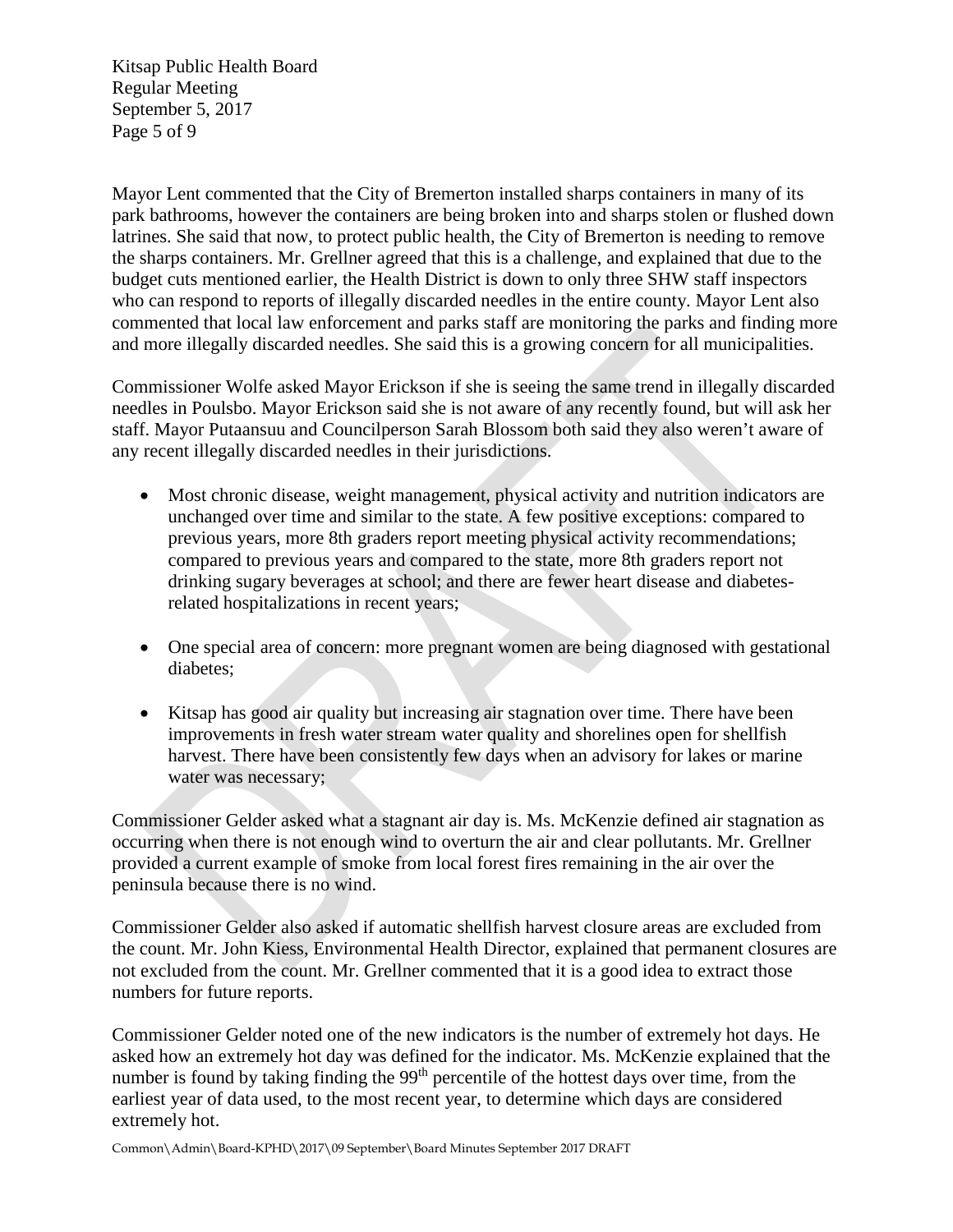Kitsap Public Health Board Regular Meeting September 5, 2017 Page 6 of 9

- Not enough pregnant women are starting prenatal care in the first trimester of pregnancy; too many women are smoking during pregnancy and our rate is higher than the state; more babies are being born into poverty; and 60 percent of women served by the Health District home visiting programs had 3 or more Adverse Childhood Experiences. On the positive side, Kitsap has a decreasing trend in youth reporting their parents are not engaged;
- Too many 10th graders, pregnant women, and adults continue to smoke, although rates are decreasing. Fewer 10th graders use e-cigarettes, alcohol, and marijuana compared to the State average.

Commissioner Wolfe asked what the marijuana trend could be attributed to. Ms. Kushner said she cannot make a subjective statement about the trend, but noted it is similar to that of the state. She said that due to the recent legalization of marijuana, the trend is the opposite of what many had expected. Additionally, she said it would be interesting to look at the self-reporting of 8<sup>th</sup> and  $12<sup>th</sup>$  graders to see if the trend is similar or different to that of  $10<sup>th</sup>$  graders. Ms. Kushner also noted that this month's consent agenda included a contract through Department of Health for funding toward marijuana and tobacco prevention education, and the Health District will have someone on staff dedicated to this.

• Kitsap has more drug- and opioid-related hospitalizations and deaths over time, but is lower or the same compared to the state.

Mayor Erickson asked how Kitsap's drug-related deaths compare to the rest of the country. Ms. Kushner said she does not currently have this information, but will look into it.

• Fewer adults report emotional distress and suicide-related hospitalizations are down, however an increasing number of 8th graders report seriously considering suicide. Rates of 6th graders being bullied, 8th graders with adults to turn to, adults with social support, and suicide deaths are all unchanged over time.

Mayor Erickson commented that the indicator of fewer adults reporting emotional stress directly correlates to the  $1/10<sup>th</sup>$  of 1% funding projects that the Board is familiar with.

Dr. Turner ended the presentation by sharing some of her top public health focus recommendations based on the *Indicators Report*, listed in order of significance.

For pregnant women and babies:

- Improve prenatal care and preventive care between pregnancies
- Improve understanding of poor birth outcomes and disparities
- Increase financial supports
- Increase housing supports
- Increase social supports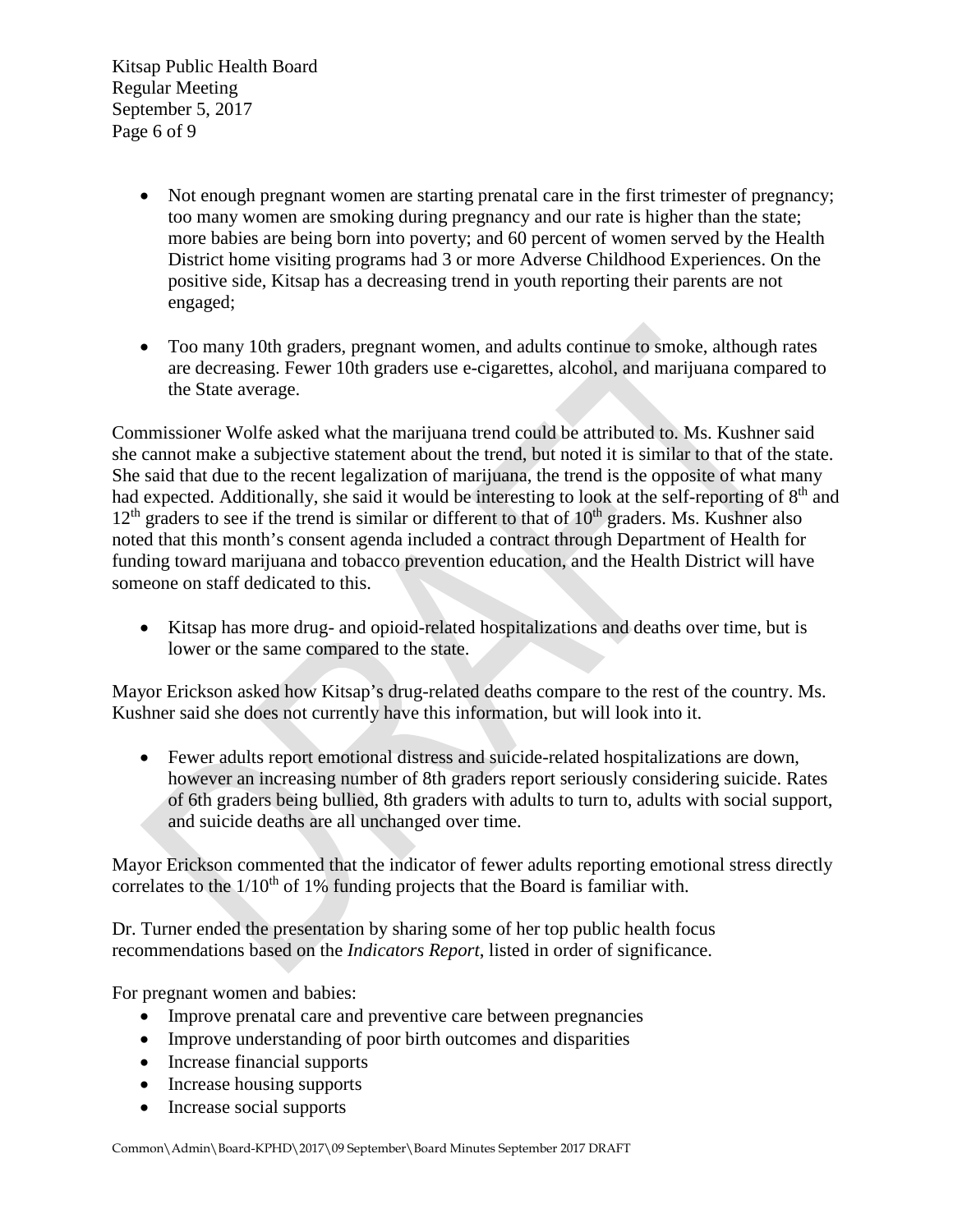Kitsap Public Health Board Regular Meeting September 5, 2017 Page 7 of 9

- Increase breastfeeding supports
- Prevent and reduce tobacco use and other substance use
- Increase prevention and control of STIs

For children and youth:

- Increase financial supports for young families
- Increase housing supports for young families
- Increase social supports for young families
- Follow developing sciences of ACES and implement prevention and mitigation strategies
- Decrease sedentary lifestyles and poor eating habits seek cultural shift where healthy choices are the norm.

For adults:

- Continue to provide wide access to preventative healthcare across the adult life course
- Seek cultural shift where healthy food and activity choices are the norm
- Improve behavioral health care, integrated with physical healthcare
- Better understand and prepare for the results of climate change

Foundational Public Health Services (FPHS):

- Support policy, systems and environmental work: conditions for health
- Support and advocate for full delivery of the FPHS

Commissioner Wolfe commented that this presentation provided a mix of good and bad news. He noted the improvement in water quality over the last three years and thanked Health District staff for their work.

Commissioner Gelder asked if the indicator related to the population enrolled in Medicare was another way of showing how the population is aging. Ms. Kushner agreed that this is a fair assumption.

Commissioner Gelder asked what the benefit was of tracking of Alzheimer's in our county, since we don't have to capability of controlling that indicator. Dr. Turner commented that Alzheimer's is associated with premature death in aging. She explained that Alzheimer's causes a hardship to the individual themselves, as well as to the loved ones surrounding them. She said the indicator provides a reminder of the aging population and the financial and social burden it places on the community. Commissioner Gelder thanked Dr. Turner for this explanation and said his father had Alzheimer's which caused a rippling impact through the family.

Mayor Lent commented that the rates of obesity and gestational diabetes in youth are indicators the Health Board can make a positive impact on. She mentioned the work of 5210 and Health Eating Active Living (HEAL) and how much of a difference they make in schools. She explained that one of the hardest things for kids to change about their diet is removing excess sugar, because most things have added sugar these days, including fruit juice. She encouraged the Board and Health District to find new ways to do outreach within their jurisdictions around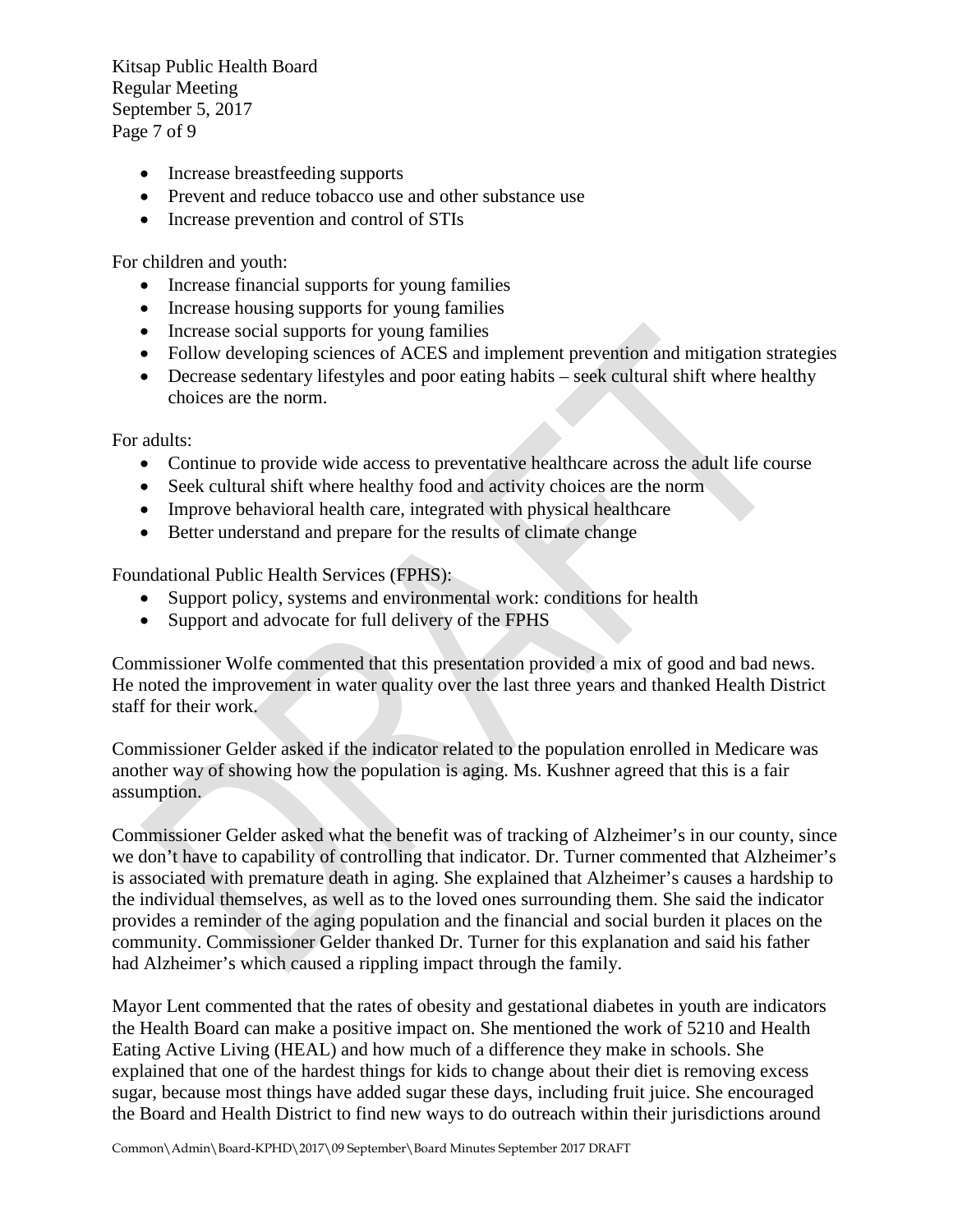Kitsap Public Health Board Regular Meeting September 5, 2017 Page 8 of 9

lifestyle changes for better health. Dr. Turner agreed and said our community needs to reach a cultural shift.

Mr. Grellner commented that the presentation today was a high-level overview of the report. He asked for the Board to read the report more in depth and contact Health District staff with any questions or ideas to refine the report in the future.

There was no further comment.

### **ADJOURN**

Mayor Erickson asked when the shellfish opening celebration would be. Mr. Kiess confirmed that the Liberty Bay Commercial Shellfish Reclassification Celebration would be held on September 29<sup>th</sup> to celebrate nearly 700 acres of shoreline being reclassified. He said the Health District plans to send out invitations soon. Mayor Erickson also commented that this has taken years of work to achieve and is a big celebration for Poulsbo.

Mayor Lent commented that state legislators would soon be back in session. She asked the Health District to send the Board comments about its budget so that the jurisdictions could advocate for FPHS and other necessary funds for public health. Mr. Grellner confirmed that staff would send budget comments to the Board.

There was no further business; the meeting adjourned at 3:01 p.m.

### **\_\_\_\_\_\_\_\_\_\_\_\_\_\_\_\_\_\_\_\_\_\_\_\_\_\_\_\_\_\_\_\_\_ \_\_\_\_\_\_\_\_\_\_\_\_\_\_\_\_\_\_\_\_\_\_\_\_\_\_\_\_\_\_\_ Ed Wolfe Keith Grellner Kitsap Public Health Board Administrator**

**Board Members Present:** *Councilperson* Sarah Blossom; *Mayor* Becky Erickson; *Commissioner* Charlotte Garrido; *Commissioner* Rob Gelder; *Mayor* Patty Lent; *Mayor* Rob Putaansuu; *Commissioner* Ed Wolfe.

**Board Members Absent:** None.

**Community Members Presen**t: Pam Harman, *League of Women Voters*; Doug Washburn, *Kitsap County Human Services.*

### **Staff Present:**

Karen Bevers, *Public Information Officer;* Karen Boysen-Knapp, *Community Liaison, Chronic Disease Prevention;* Margo Chang, *Secretary Clerk 2, Support Services;* Yolanda Fong*, Assistant Director, Community Health Division;* Keith Grellner*, Administrator;* Johanna Hanssen-Keller, *Public Health Nurse, Communicable Disease;* Kari Hunter, *Epidemiologist 2, Assessment and Epidemiology;* John Kiess*, Director, Environmental Health Division;* Siri Kushner*, Program Manager, Assessment and Epidemiology;* Melissa Laird*, Program Manager,*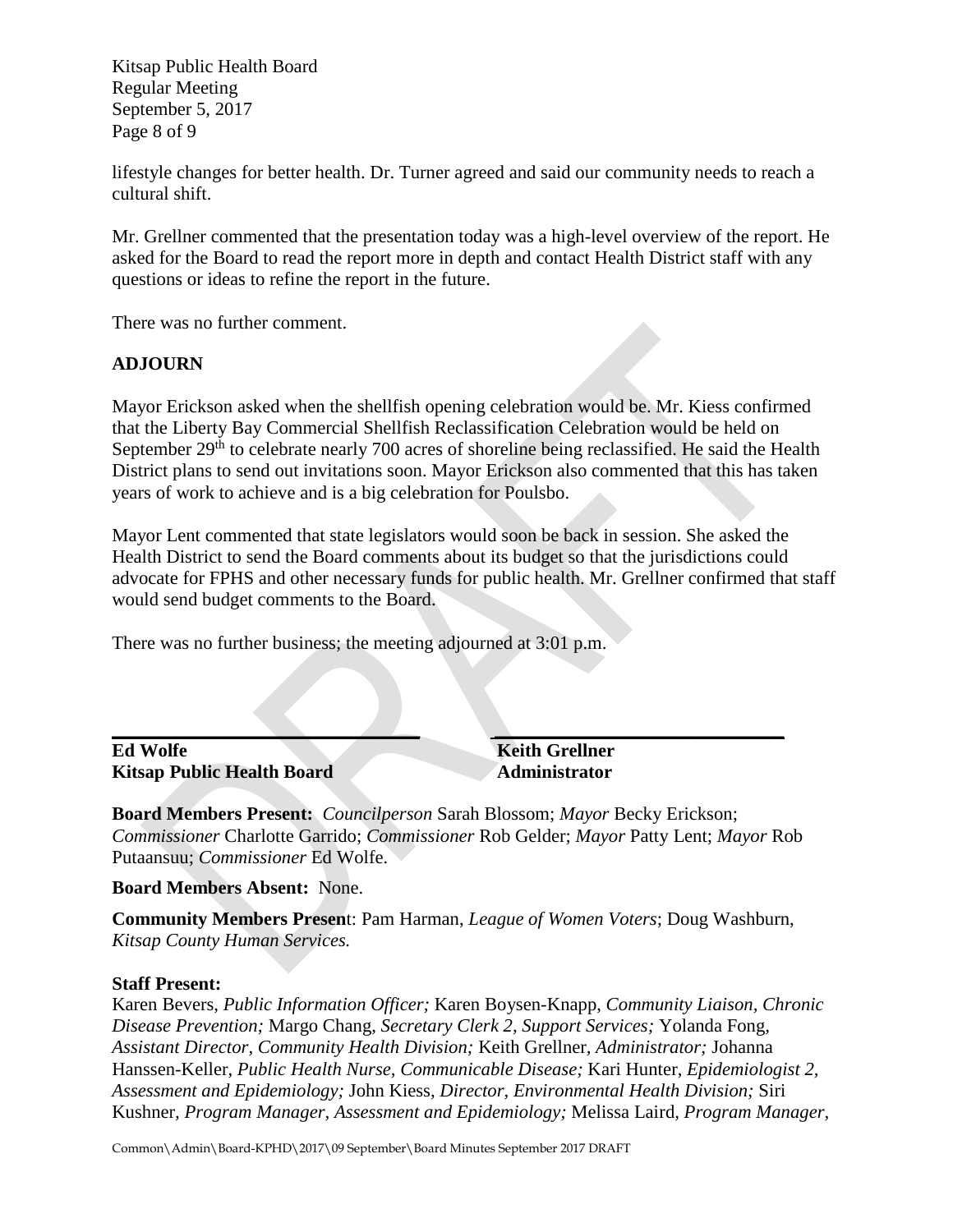Kitsap Public Health Board Regular Meeting September 5, 2017 Page 9 of 9

*Accounting and Finance;* Angie Larrabee, *Confidential Secretary, Administration;* Maya McKenzie, *Epidemiologist 1, Assessment and Epidemiology;* Susan Turner, MD*, Health Officer;*  Annilicia Wilson*, Secretary Clerk 2, Support Services.*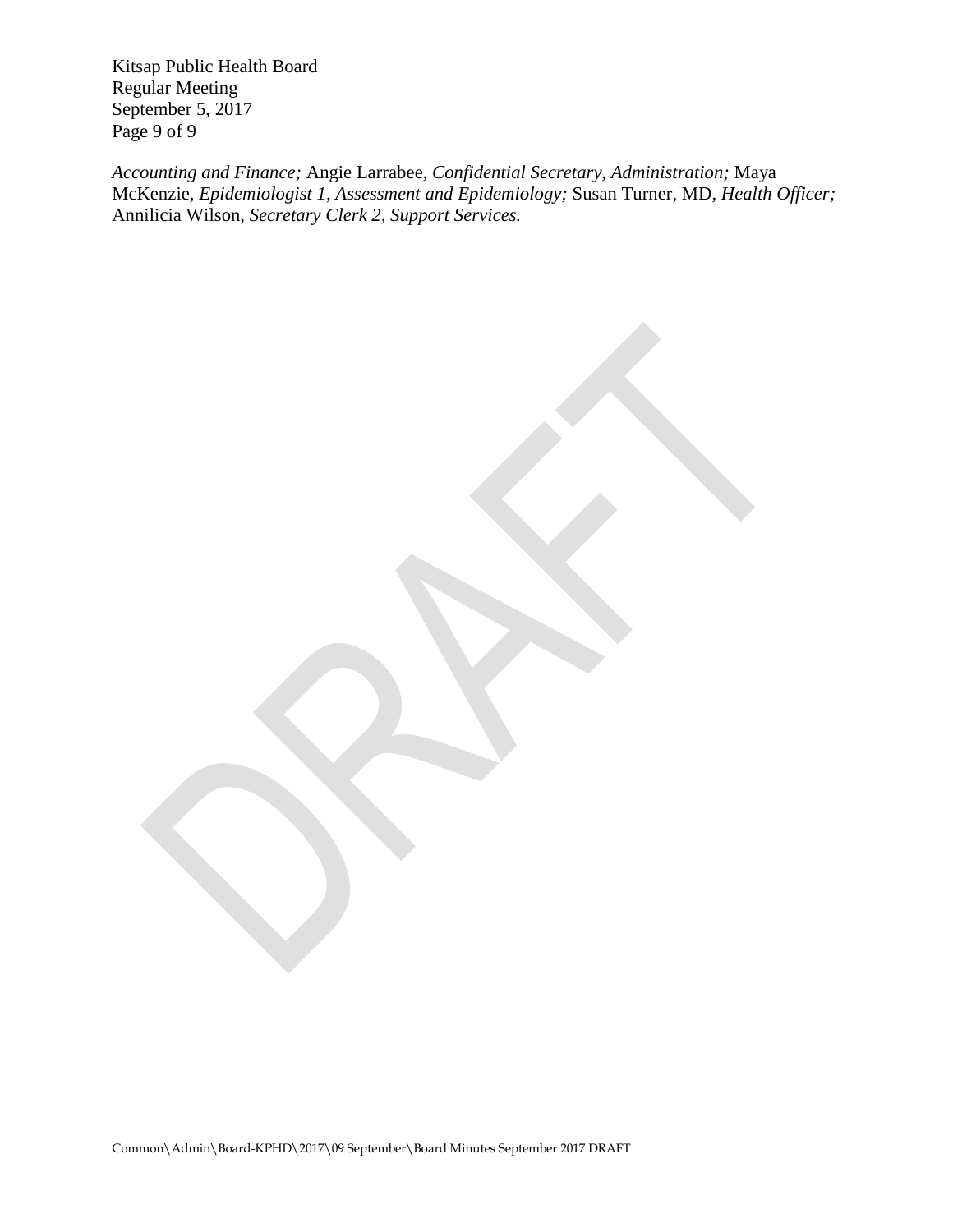

345 6th Street, Suite 300 Bremerton, WA 98337 360-728-2235

# MEMO

| To: To | Kitsap Public Health Board                |  |
|--------|-------------------------------------------|--|
|        | From: Keith Grellner, Administrator       |  |
|        | <b>Date:</b> October 3, 2017              |  |
| Re:    | Request for State Attorney General Action |  |

Reftormer Stop Illegal Web-Based Food Service Company

For your information, please find attached a written request to the state Attorney General's Office to initiate legal action to stop a web-based food service company from Oakland, California, Josephine, from operating within Washington state. The letter is jointly signed by the directors of the local public health jurisdictions from King, Pierce, Snohomish, and Kitsap counties.

I will reference this letter during my Administrator's Report (Agenda Item 6).

### **Recommended Action**

None – informational only.

Please contact me at (360) 728-2284, or [keith.grellner@kitsappublichealth.org](mailto:keith.grellner@kitsappublichealth.org) with any questions or comments regarding this matter.

Attachment: Joint Letter to State Attorney General's Office



kitsappublichealth.org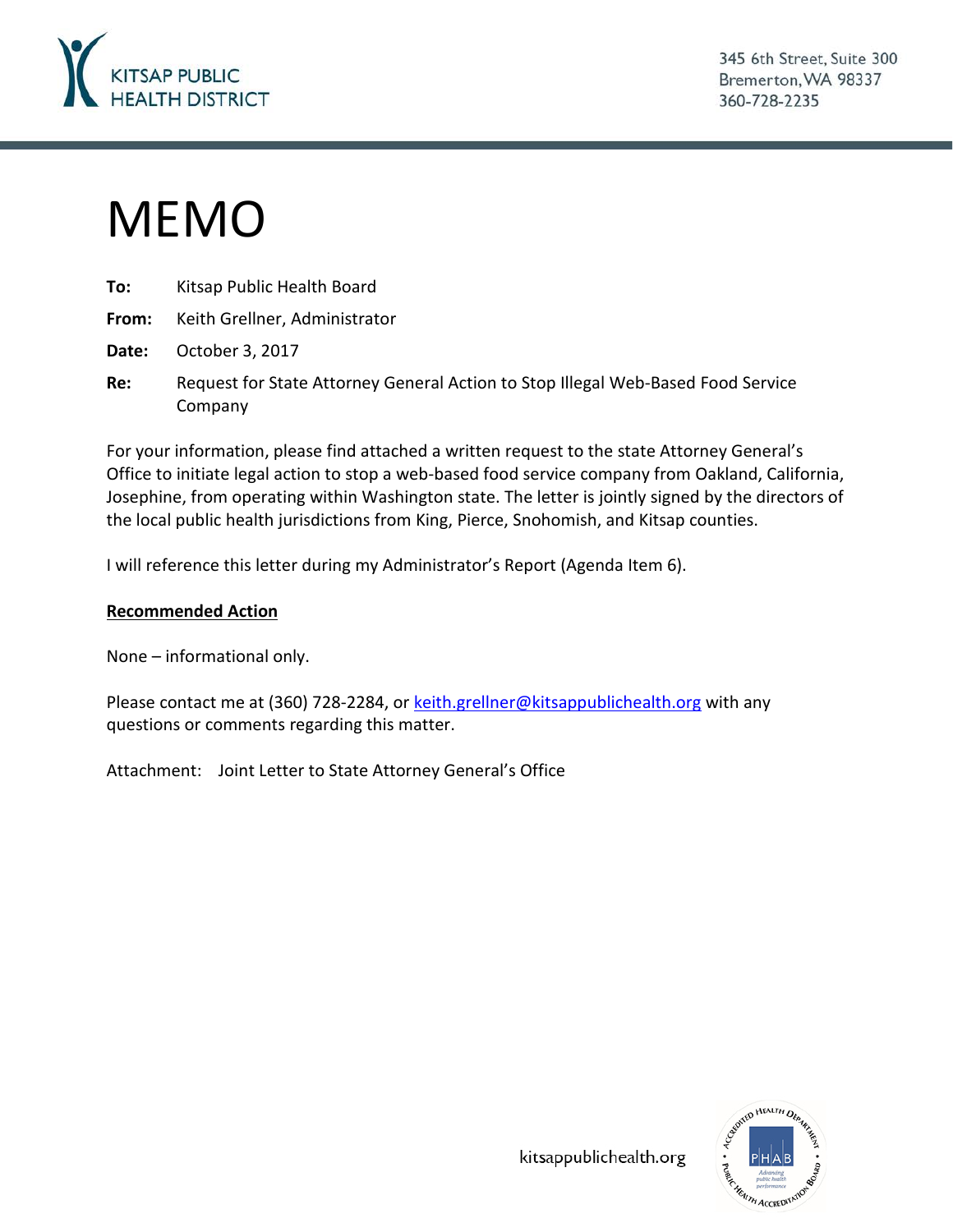







September 7, 2017

Matthew Befort Washington Attorney General's Office Consumer Protection Division  $800 - 5$ <sup>th</sup> Ave., Suite 2000 Seattle, WA 98104

Dear Mr. Befort:

We urge the Attorney General's Office to initiate legal action to stop the Oakland, Calif. company, Josephine, [www.josephine.com,](http://www.josephine.com/) from marketing a service to market home cooked food in Washington State. This company uses a web-based platform to entice would-be entrepreneurs and their customers to join its "private network for home cooked meals."

As directors of our respective county public health agencies, our concern is to protect our communities from foodborne illness.

- Home-based operations selling food to the public are at greater risk of making people sick, as they operate beyond the capacity of home kitchens.
- Because home kitchens are not permitted, our health departments do not inspect them. They operate illegally and without accountability to county and state food codes.

We are also concerned about the deceptive practices of this company, which may adversely affect vulnerable people.

- The company's marketing material creates the misleading impression that home cooks can legally and safely operate food businesses from their homes.
- The company appeals to the entrepreneurial sensibilities of people who may not have business experience in this country.
- Josephine is engaging in deceptive acts and practices in commerce, which threaten the public health, and the company is violating Washington's Consumer Protection Act.

Home kitchens are one of the primary locations of foodborne outbreaks. They are gathering places for the entire family and for pets, making them unsuitable for large scale safe food preparation. Public health agencies have confirmed Salmonella, E. coli, Campylobacter, and Staphylococcus aureus in home kitchens. Home kitchens are a source that can potentially introduce these and other harmful pathogens into food. Home kitchens also lack proper refrigeration, indirect drainage of food preparation sinks, and separate hand washing facilities, all required of commercial kitchens for safe food handling.

Because of the significant health risks, Washington's food handling regulations prohibit the use of home kitchens for commercial food preparation. See WAC Chapter 246-215.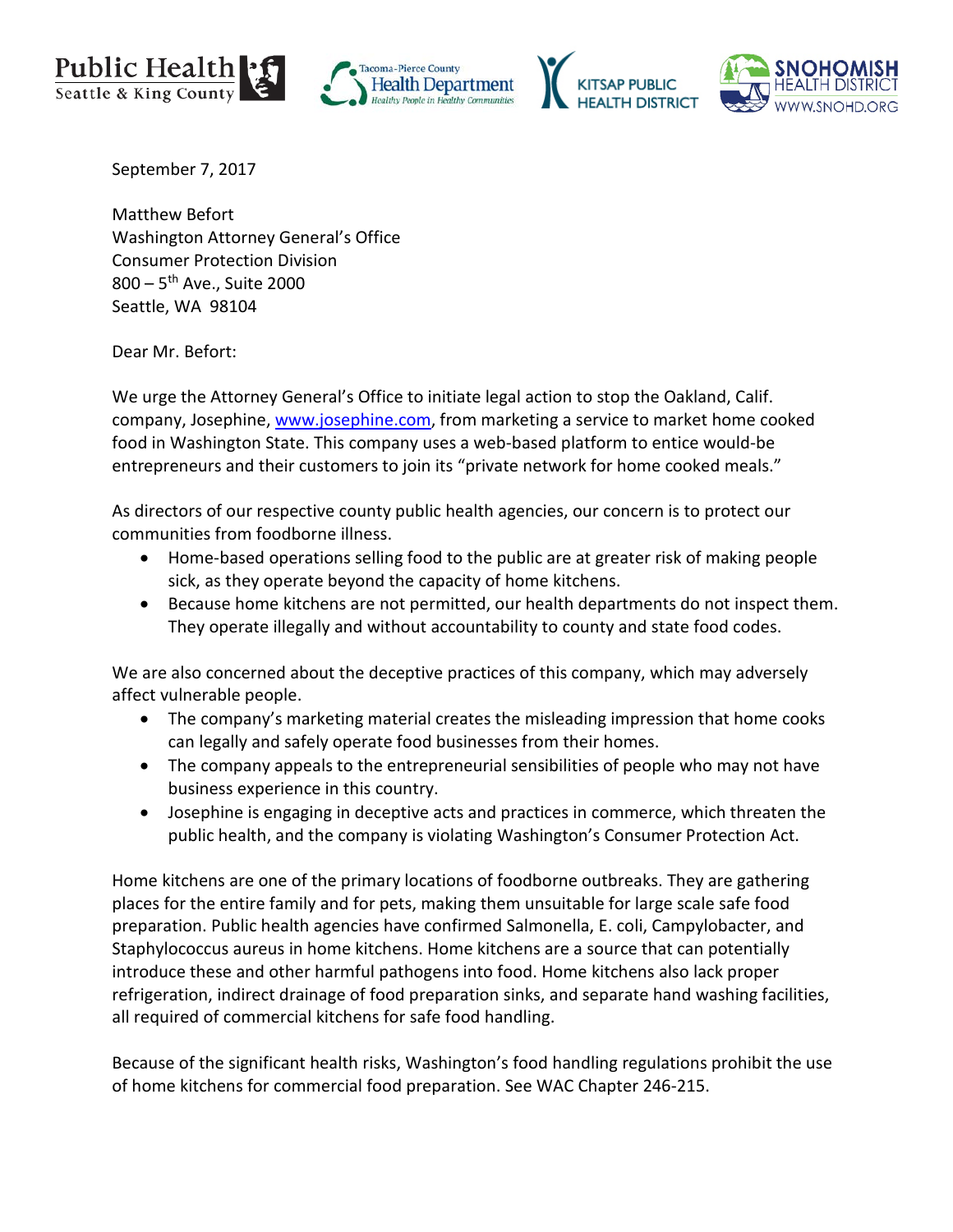







Yet, on its website, under FAQs, Josephine misleadingly informs potential cook-clients that commercial home cooking is legal, cleverly describing this commerce as "private meal events." They state:

### **How is this legal?**

Josephine cooks are hosting private meal events for approved guests, which are not subject to the same regulations as traditional restaurants. Josephine is also working on civic programs and state-level legislation to ensure that home cooks can benefit from necessary safety training, oversight, and resources. [Read more about our legislative and](http://advocacy.josephine.com/)  [advocacy work.](http://advocacy.josephine.com/)"

Josephine also misleads potential cooks by claiming that only local zoning and business codes may apply to home food preparation, as follows:

### **What about other local laws and regulations?**

When deciding whether to become a Josephine cook, it's important for you to understand how the laws work in your city.

Some cities have laws that restrict your ability to operate a business from your home. These laws are often part of a city's zoning or administrative codes. In many cities, you must register, get a permit, or obtain a license before operating a business from home. Please review your local laws before publishing your first meals.

By accepting our Terms of Service and activating a listing, you certify that you will follow your local laws and regulations."

Josephine's management knows state and local food codes prohibit commercial home cooking. Officials in California, Oregon and Washington have informed Josephine they are facilitating illegal food businesses and to cease operations. Josephine touts its efforts to change the law elsewhere on its website, urging support for California AB 626, which "will be the first bill of its kind in the United States" and "will permit the sale of meals from home kitchen operations...."

Local Health Departments and the Washington State Department of Health have a long history of working with the food service industry to develop practical regulatory approaches to meet the changing needs of commercial foodservice and protect the health of the public. To date, Josephine's has ignored attempts to work collaboratively to develop a practical solution to meet important safety standards and protect the health of the public.

Many Washington counties may be reluctant to take on a well-funded, politically savvy Silicon Valley corporation. We need the Attorney General's Office to take forceful state-wide action, rather than piecemeal efforts by individual counties. We need the state to stand behind its food regulations, as we continue our local work to support food service establishments that operate legally—and protect our residents from food borne illnesses.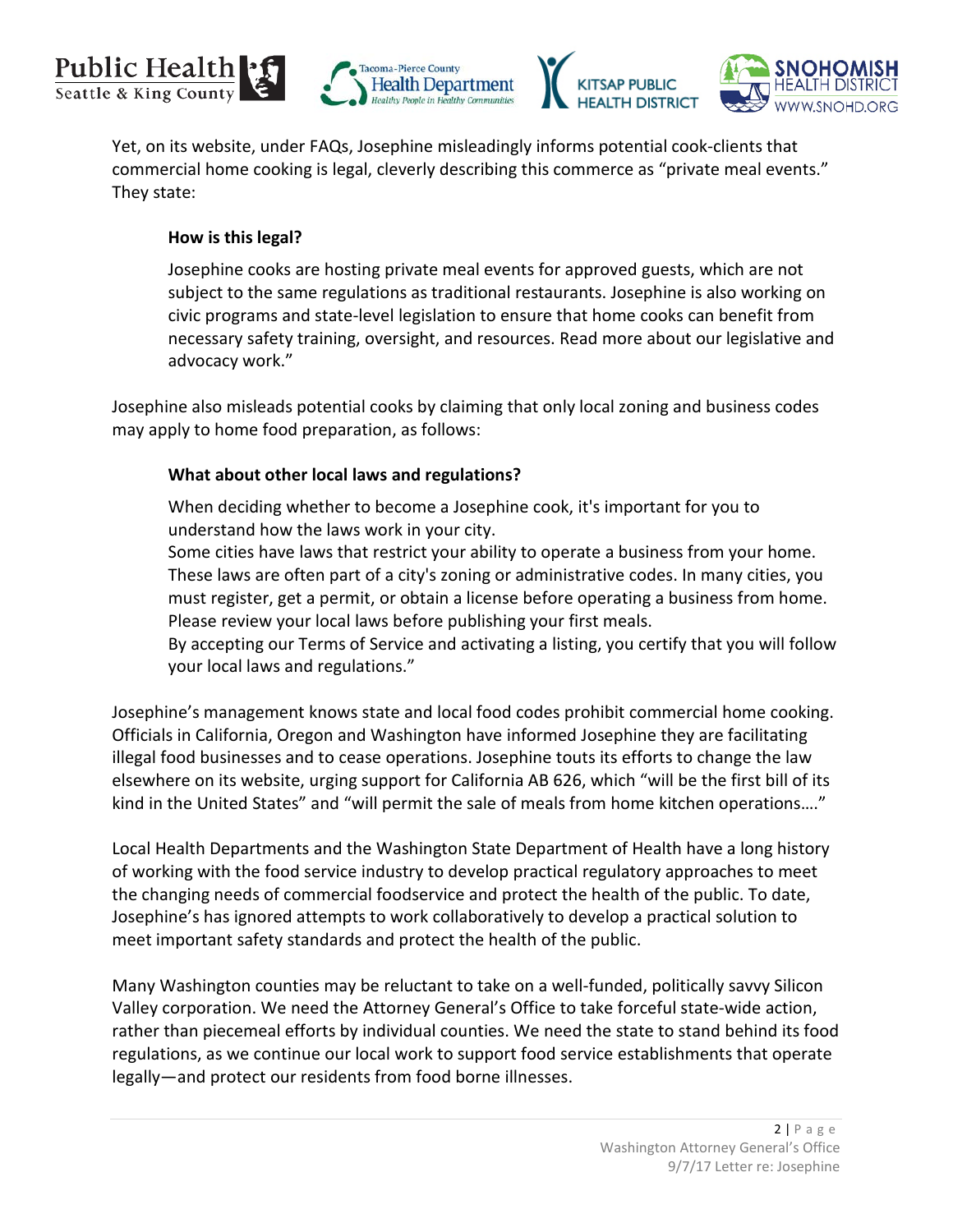







We urge you to please consider taking legal action to stop Josephine from marketing home cooked food in Washington State.

Please feel free to contact us if you have any questions.

Sincerely,

Patty Hayes, RN, MN Director Public Health Seattle-King County patty.hayes@kingcounty.gov

Anthony L-T Chen, MD, MPH Director of Health Tacoma-Pierce County Health Department achen@tpchd.org

Keith Grellner, RS Administrator Kitsap Public Health District keith.grellner@kitsappublichealth.org

Jefferson Ketchel, MA, RS Interim Administrator Snohomish Health District jketchel@snohd.org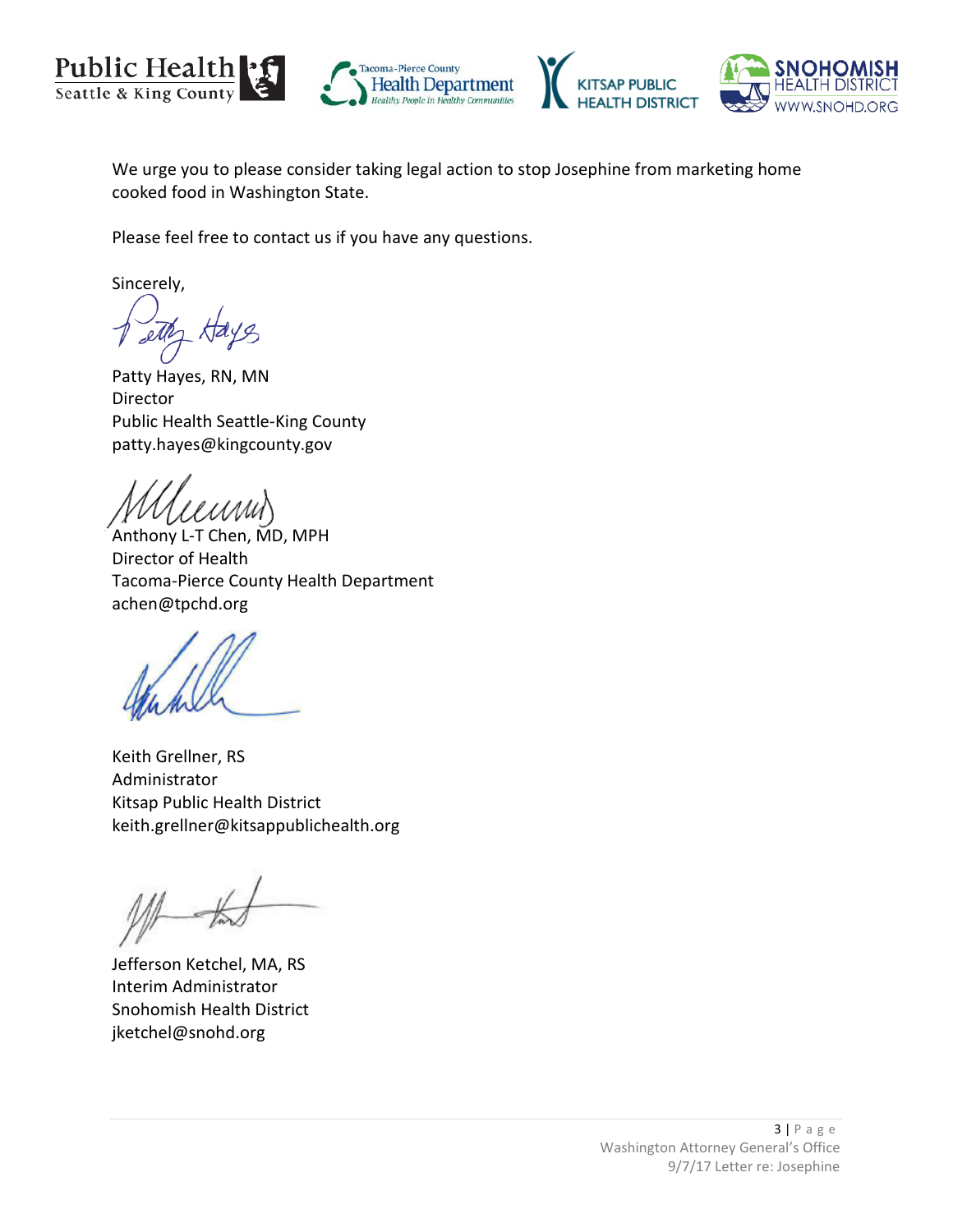

345 6th Street, Suite 300 Bremerton, WA 98337 360-728-2235

# MEMO

| To:   | Kitsap Public Health Board                                                                                       |
|-------|------------------------------------------------------------------------------------------------------------------|
| From: | Keith Grellner, Administrator                                                                                    |
| Date: | October 3, 2017                                                                                                  |
| Re:   | Resolution 2017-02, Rescinding Resolution 2007-1 and Appointing an Agent to Receive<br><b>Claims for Damages</b> |

Revised Code of Washington (RCW) [Chapter 4.96,](http://app.leg.wa.gov/rcw/default.aspx?cite=4.96) Actions Against Political Subdivisions, Municipal and Quasi-Municipal Corporations, requires the governing body of each local governmental entity to appoint an agent to receive any claim for damages made under RCW 4.96. This statute also requires that the identity of the agent, and the address where the agent may be reached during normal business hours of the local governmental entity, be recorded with the auditor of the county in which the entity is located.

Attached for your review and approval is Resolution 2017-02, Rescinding Resolution 2007-1 and Appointing an Agent to Receive Claims for Damages. The resolution formally names and appoints Keith Grellner, Administrator, and Dr. Susan, Turner, Health Officer, as the claim agents for the Kitsap Public Health District. Once approved by the Health Board, Resolution 2017-02 will be recorded with the Kitsap County Auditor, thereby satisfying the requirements of RCW 4.96.020 (2). Additionally, the Health District's website at [www.kitsappublichealth.org](http://www.kitsappublichealth.org/) will be updated to reflect the Health Board's approval of Resolution 2017-02.

Also attached for your reference is Resolution 2007-1, naming Scott Lindquist and Scott Daniels as claim agents for the Health District. Resolutions 2007-1 needs to be rescinded and replaced by Resolution 2017-02 because Messrs. Lindquist and Daniels are no longer employees of the Health District.

### **Recommended Action**

The Health District recommends the Health Board to make and adopt the following motion:

*The Board moves to approve Resolution 2017-02, Rescinding Resolution 2007-1 and Appointing an Agent to Receive Claims for Damages, effective October 3, 2017.*



kitsappublichealth.org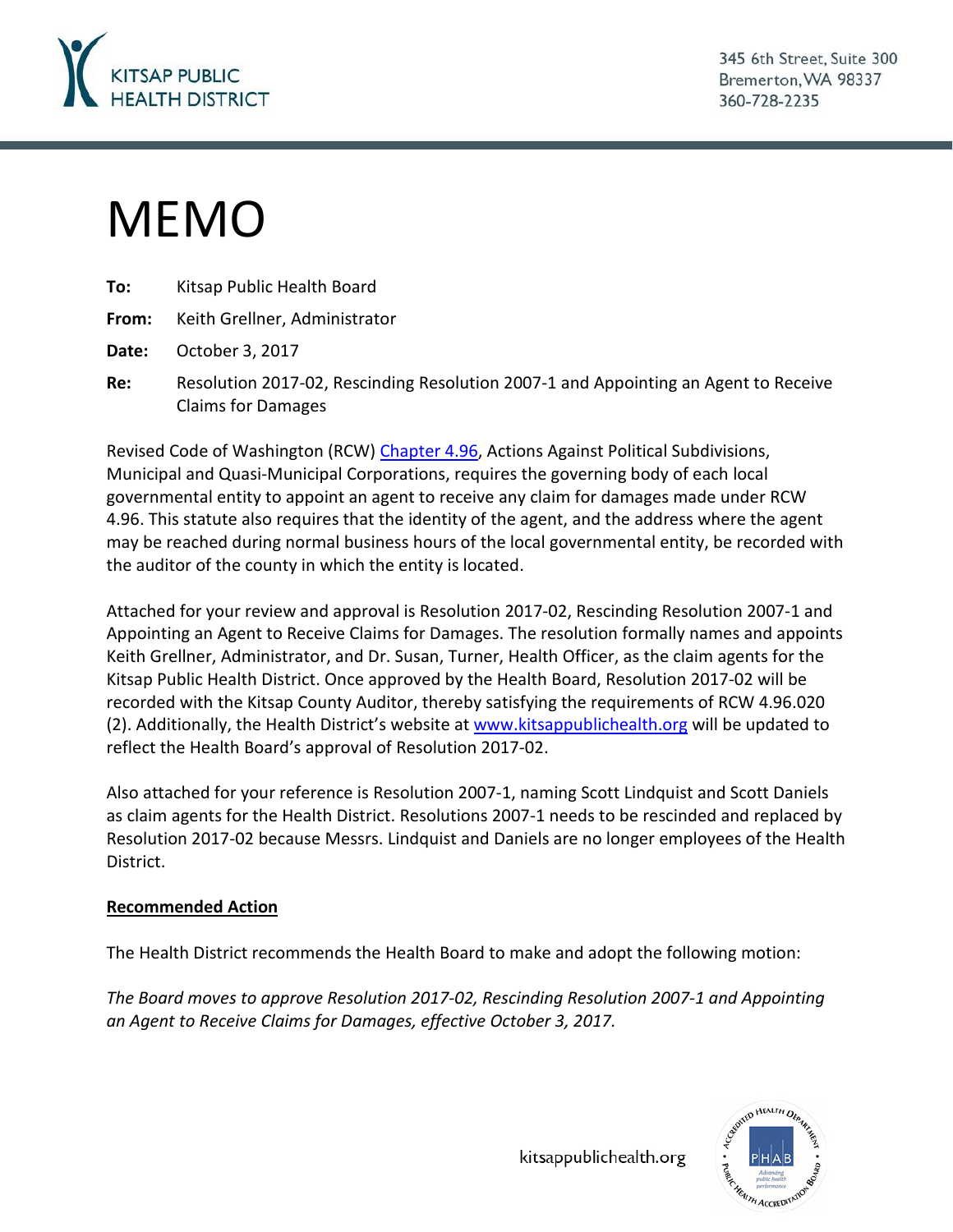Memo to Kitsap Public Health Board – Resolution 2017-02, Rescinding Resolution 2007-01 and Appointing an Agent to Receive Claims for Damages October 3, 2017 Page 2

Please contact me at (360) 728-2284, or [keith.grellner@kitsappublichealth.org](mailto:keith.grellner@kitsappublichealth.org) with any questions or comments.

Attachments: Resolution 2017-02, Rescinding Resolution 2007-01 and Appointing an Agent to Receive Claims for Damages

> Resolution 2007-1, Rescinding Resolution 2005-11 and Appointing an Agent to Receive Claims for Damages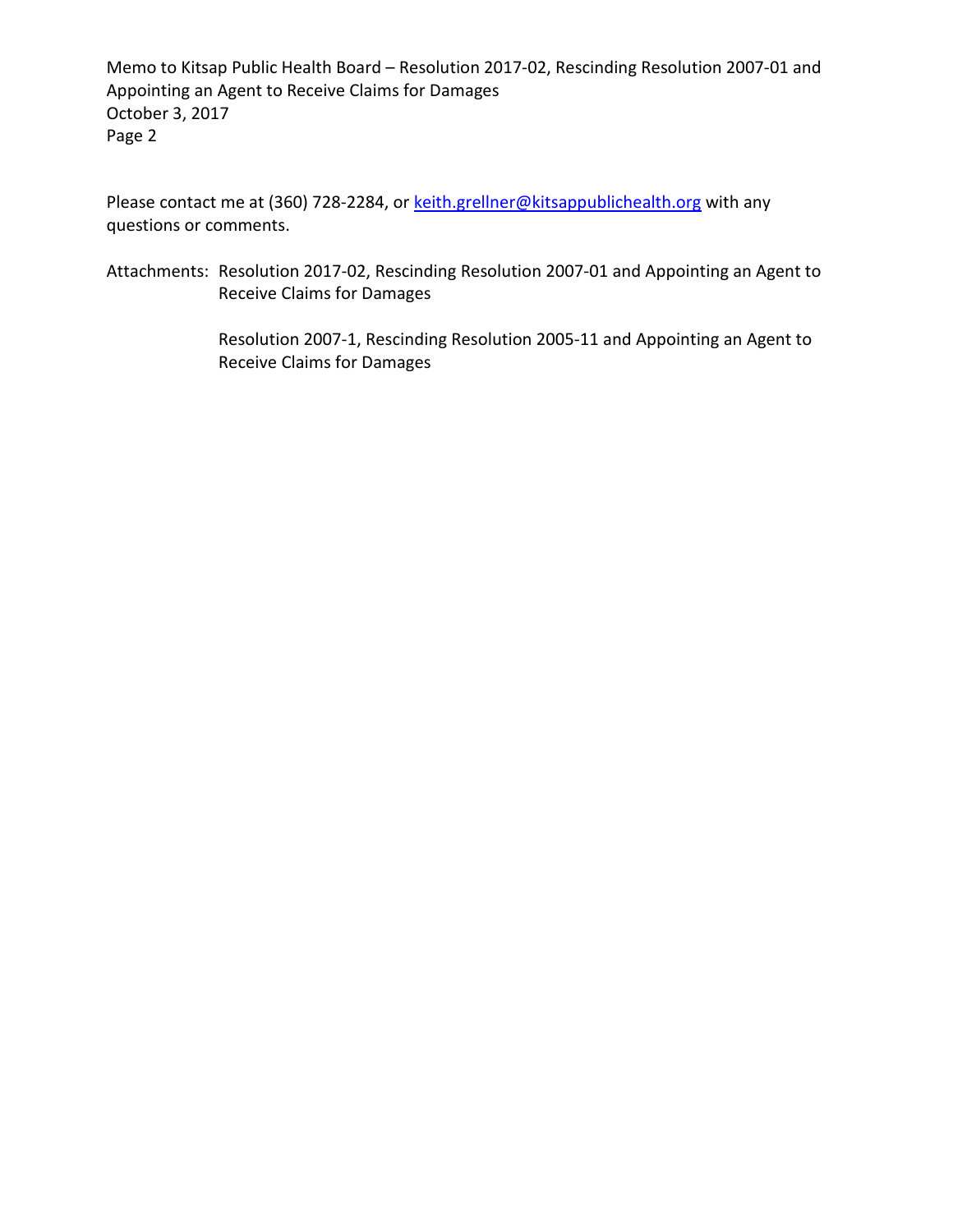### **RESCINDING RESOLUTION 2007-1 AND APPOINTING AN AGENT TO RECEIVE CLAIMS FOR DAMAGES**

**WHEREAS,** the Washington State Legislature, in its 2001Regular Session, approved Chapter 4.96 Revised Code of Washington (RCW), requiring the governing body of each local government entity to appoint an agent to receive any claim for damages made under RCW 4.96; and

**WHEREAS,** RCW 4.96.020 also requires that the identity of the agent and the address where he or she may be reached during the normal business hours of the local governmental entity are public records and shall be recorded with the auditor of the county in which the entity is located; and

**WHEREAS,** the Kitsap Public Health Board is the governing body for the Kitsap Public Health District; and

**WHEREAS,** on January 9, 2007, the Health Board approved Resolution 2007-1, appointing Scott W. Lindquist, MD, Director of Health for the Health District, as the appropriate person and Scott Daniels, Deputy Director of Health is to serve as the alternate to receive claims for damages at 345 6th Street, Bremerton, Washington for the Health District when Scott Lindquist is not available; and

**WHEREAS,** Scott W. Lindquist and Scott Daniels are no longer employees of the Health District and are no longer the appropriate persons to receive claims for damages for the Health District; and

**WHEREAS,** Keith Grellner, Administrator for the Health District, is the appropriate person to receive claims for damages for the Health District, and Susan Turner, MD, MPH, MS, Health Officer is to serve as the alternate when Keith Grellner is not available; and

**WHEREAS,** both Keith Grellner and Dr. Susan Turner have offices located at the Health District's office at 345 6th Street, Suite 300, Bremerton, Washington 98337, and the usual hours of operation at that office are 8:00 a.m. to 4:30 p.m. weekdays.

**NOW, THEREFORE, BE IT RESOLVED** that Health Board Resolution 2007-1 be rescinded and that Keith Grellner and Dr. Susan Turner are hereby appointed by the Kitsap Public Health Board to be its agents to receive any claim for damages made under Chapter 4.96 RCW, and Health District staff is instructed to record this Resolution with the Kitsap County Auditor.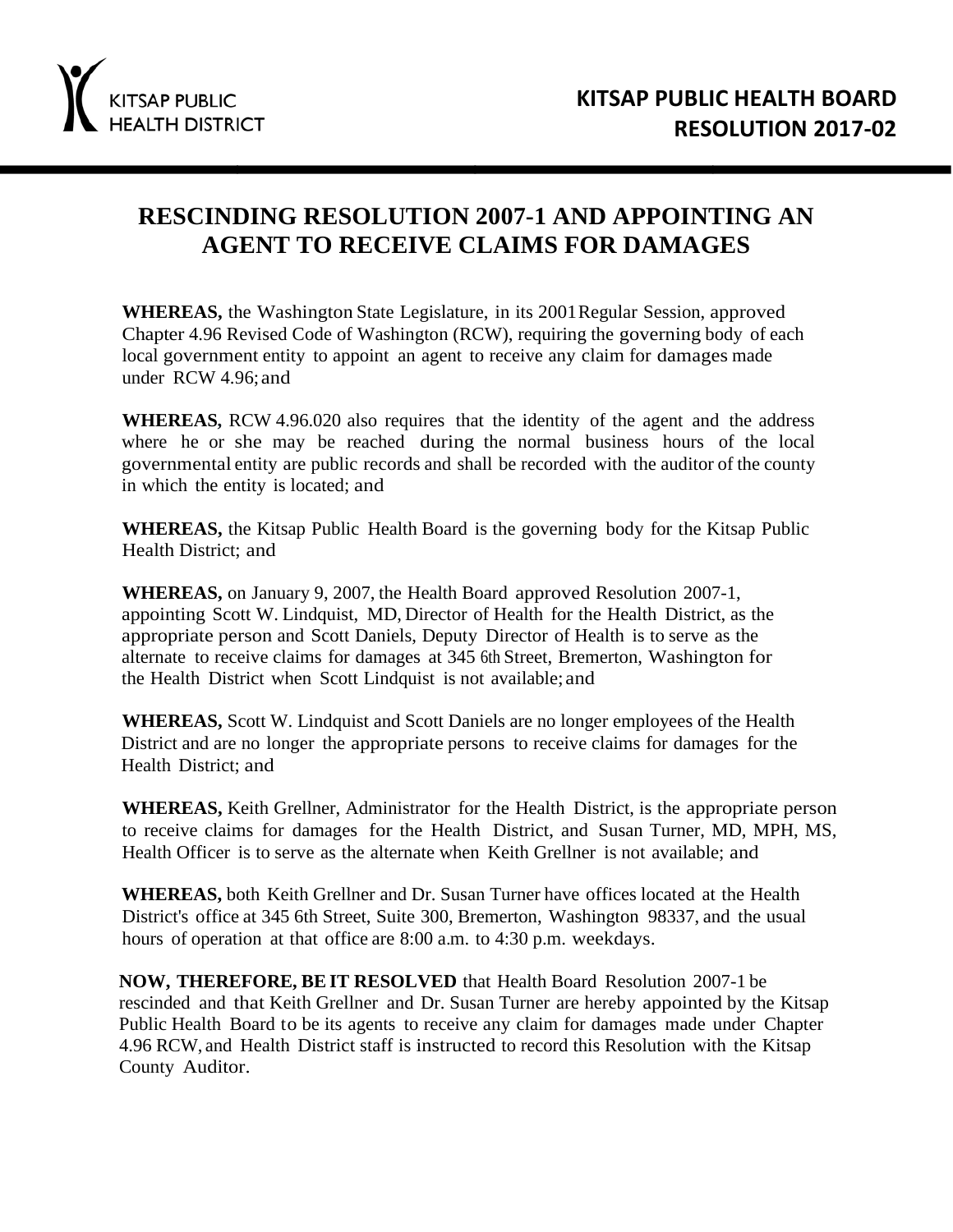Kitsap Public Health Board Resolution 2017-02 October 3, 2017 Page 2

**APPROVED:** October 3, 2017

Commissioner Ed Wolfe, Chair Kitsap Public Health Board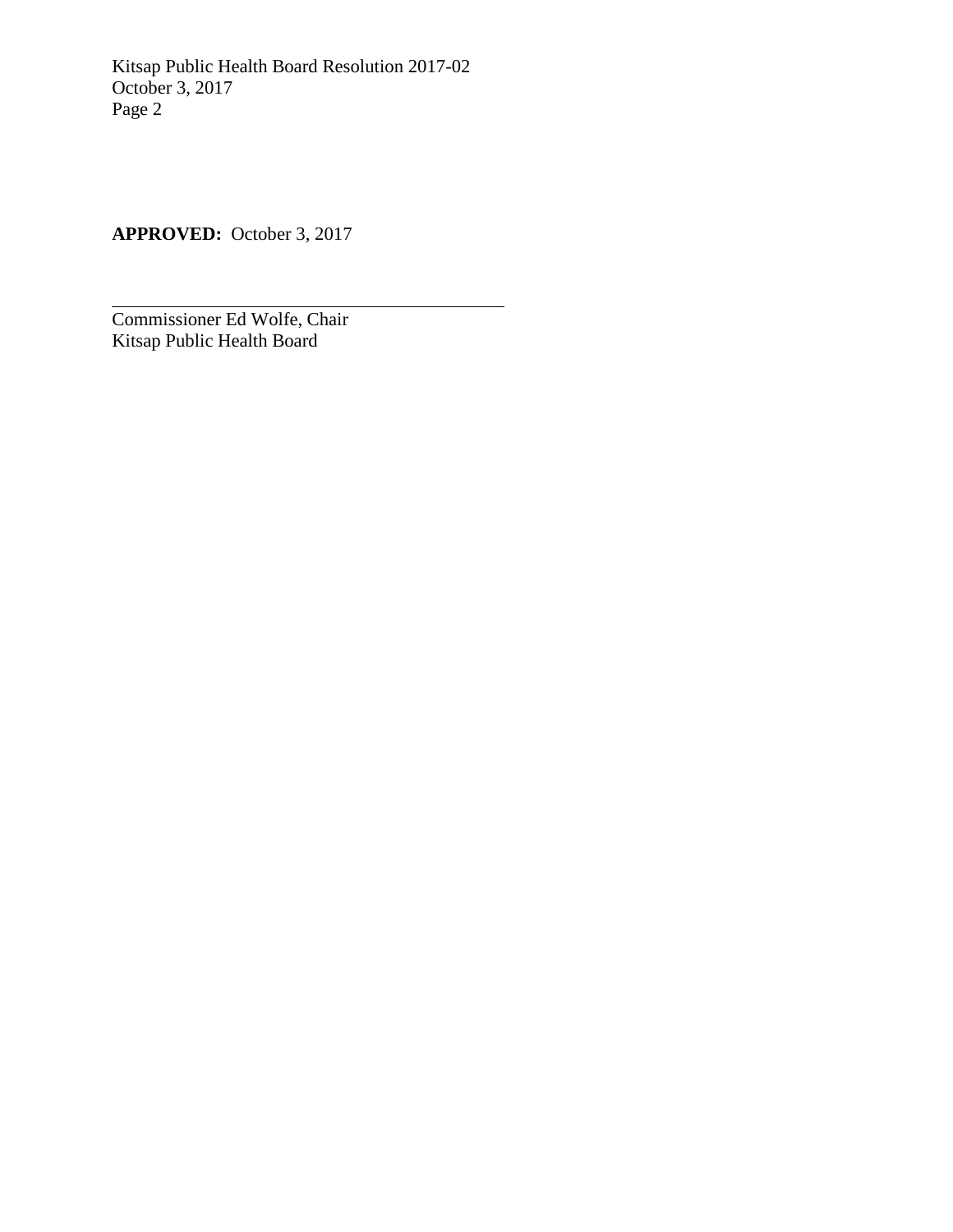

### Rescinding Resolution 2005-11 and Appointing an Agent to Receive Claims for Damages

WHEREAS, the Washington State Legislature, in its 2001 Regular Session, approved RCW 4.96, requiring the governing body of each local government entity to appoint an agent to receive any claim for damages made under Chapter 4.96; and

WHEREAS, RCW 4.96.020 also requires that the identity of the agent and the address where he or she may be reached during the normal business hours of the local governmental entity are public records and shall be recorded with the auditor of the county in which the entity is located; and

WHEREAS, the Kitsap County Board of Health is the governing body for the Kitsap County Health District; and

WHEREAS, on July 12, 2005 the Board of Health approved Resolution 2005-11 appointing Elaine Croteau, Director of Administrative Services for the Kitsap County Health District, as the agent to receive claims for damages for the Health District at 345 6th Street, Bremerton, Washington; and

WHEREAS, Elaine Croteau, the Director of Administrative Services for the Health District retired and is no longer the appropriate person to receive claims for damages for the Health District; and

WHEREAS, Scott W. Lindquist, MD, Director of Health for the Health District, is the appropriate person and Scott Daniels, Deputy Director of Health is to serve as the alternate to receive claims for damages for the Health District when Scott Lindquist is not available; and

WHEREAS, both named individuals have offices located at the Health District's main office at 345 6th Street, Suite 300, Bremerton, Washington 98337, and the usual hours of operation at that office are 8:00 a.m. to 5:00 p.m. weekdays.

NOW, THEREFORE, BE IT RESOLVED that Board of Health Resolution 2005-11 be rescinded and that Dr. Scott W. Lindquist and Scott Daniels are hereby appointed by the Kitsap County Board of Health to be its agents to receive any claim for damages made under Chapter 4.96 RCW, and the Health District staff is instructed to file this Resolution with the Kitsap County Auditor.

**APPROVED:** January 9, 2007

bel, Vice-Chair

Commissioner Jan Angel, Chair Kitsap County Board of Health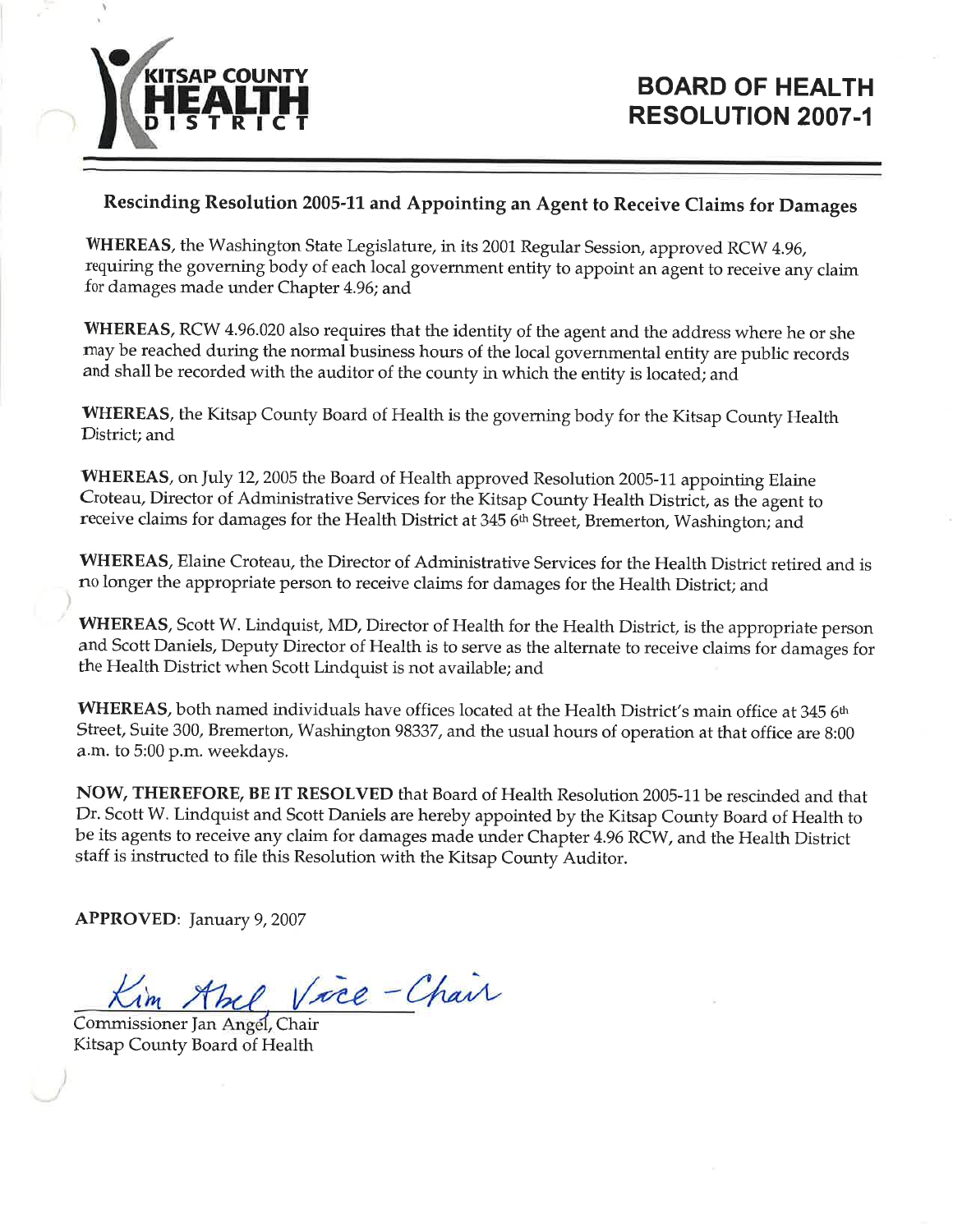

### **BOARD OF HEALTH RESOLUTION 2007-1**

### Rescinding Resolution 2005-11 and Appointing an Agent to Receive Claims for Damages

WHEREAS, the Washington State Legislature, in its 2001 Regular Session, approved RCW 4.96, requiring the governing body of each local government entity to appoint an agent to receive any claim for damages made under Chapter 4.96; and

WHEREAS, RCW 4.96.020 also requires that the identity of the agent and the address where he or she may be reached during the normal business hours of the local governmental entity are public records and shall be recorded with the auditor of the county in which the entity is located; and

WHEREAS, the Kitsap County Board of Health is the governing body for the Kitsap County Health District; and

WHEREAS, on July 12, 2005 the Board of Health approved Resolution 2005-11 appointing Flaine Croteau, Director of Administrative Services for the Kitsap County Health District, as the agent to receive claims for damages for the Health District at 345 6th Street, Bremerton, Washington; and

WHEREAS, Elaine Croteau, the Director of Administrative Services for the Health District retired and is no longer the appropriate person to receive claims for damages for the Health District; and

WHEREAS, Scott W. Lindquist, MD, Director of Health for the Health District, is the appropriate person and Scott Daniels, Deputy Director of Health is to serve as the alternate to receive claims for damages for the Health District when Scott Lindquist is not available; and

WHEREAS, both named individuals have offices located at the Health District's main office at 345 6th Street, Suite 300, Bremerton, Washington 98337, and the usual hours of operation at that office are 8:00 a.m. to 5:00 p.m. weekdays.

NOW, THEREFORE, BE IT RESOLVED that Board of Health Resolution 2005-11 be rescinded and that Dr. Scott W. Lindquist and Scott Daniels are hereby appointed by the Kitsap County Board of Health to be its agents to receive any claim for damages made under Chapter 4.96 RCW, and the Health District staff is instructed to file this Resolution with the Kitsap County Auditor.

APPROVED: January 9, 2007

Vice-Chair

Commissioner Jan Angel, Chair Kitsap County Board of Health

of  $2$ 

| KITSAP CO HEALTH DIST                                                                  | 200708100021 |
|----------------------------------------------------------------------------------------|--------------|
| Appointment Rec Fee: \$ 41.00<br>08/10/2007 09:39 AM<br>Karen Flynn, Kitsap Co Auditor | -2<br>Page:  |
|                                                                                        |              |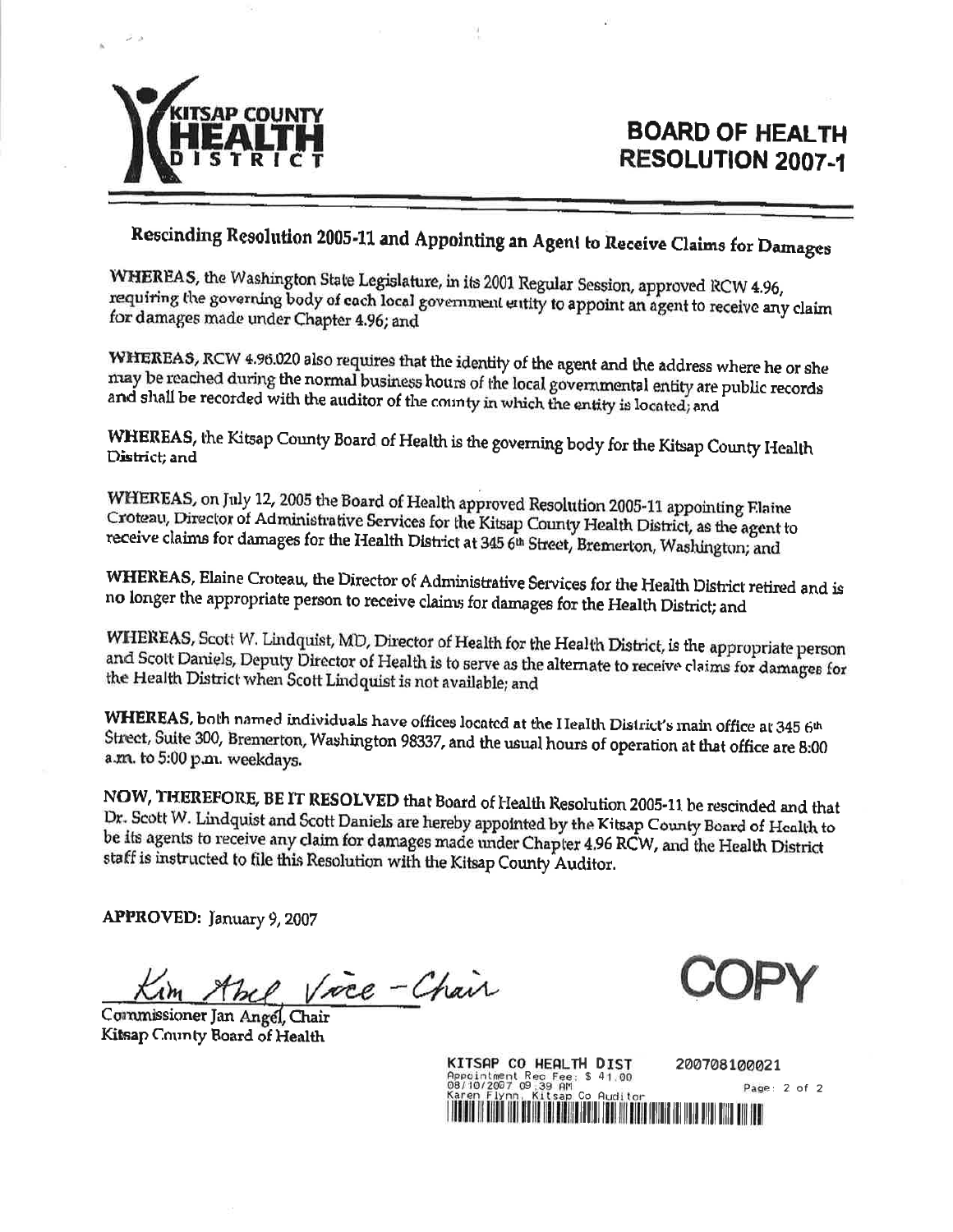Name and Full Address

 $\mathcal{A}^{\infty}$  . In

č

**Kitsap County Health District** 

### Appointment Rec Fee: \$ 41.00<br>08/10/2007 09:39 AM<br>Karen Flynn, Kitsap Co Audito

KITSAP CO HEALTH DIST

200708100021 Page: 1 of 2

#### **109 Austin Drive**

#### Bremerton, WA 98312

Please print in black ink neatly or type information.

The Auditor/Recorder will rely on the information provided on the form. The staff will not read the document to verify the accuracy or completeness of the indexing information provided herein.

Document Title(s):

#### Appointment of Agent – RCW 4.96.020

Additional reference #'s on page:

Reference Number(s) of related documents:  $N/A$ 

Grantor(s) Last Name, First Name, Middle Initials:

### **Kitsap County Board of Health Engineering School School School School School School School School School School School School School School School School School School School School School School School School School Scho**

Additional Grantors on Page:

Grantee(s) Last Name, First Name, Middle Initials:

### Scott W. Lindquist, MD, Director of Health

### **Scott Daniels, Deputy Director of Health**

**Additional Grantee on Page:** 

Legal Description (abbreviated form: i.e. Plat name, lot, block, section, township, range, quarter/quarter).

 $N/A$ 

Assessor's Property Tax Parcel/Account Number: **N/A** 

\_\_, am requesting an emergency L. nonstandard recording for an additional fee of \$50.00 as provided in RCW 36.18.010. I understand that the recording processing requirements may cover up or otherwise obscure some part of the text of the original document. Signature: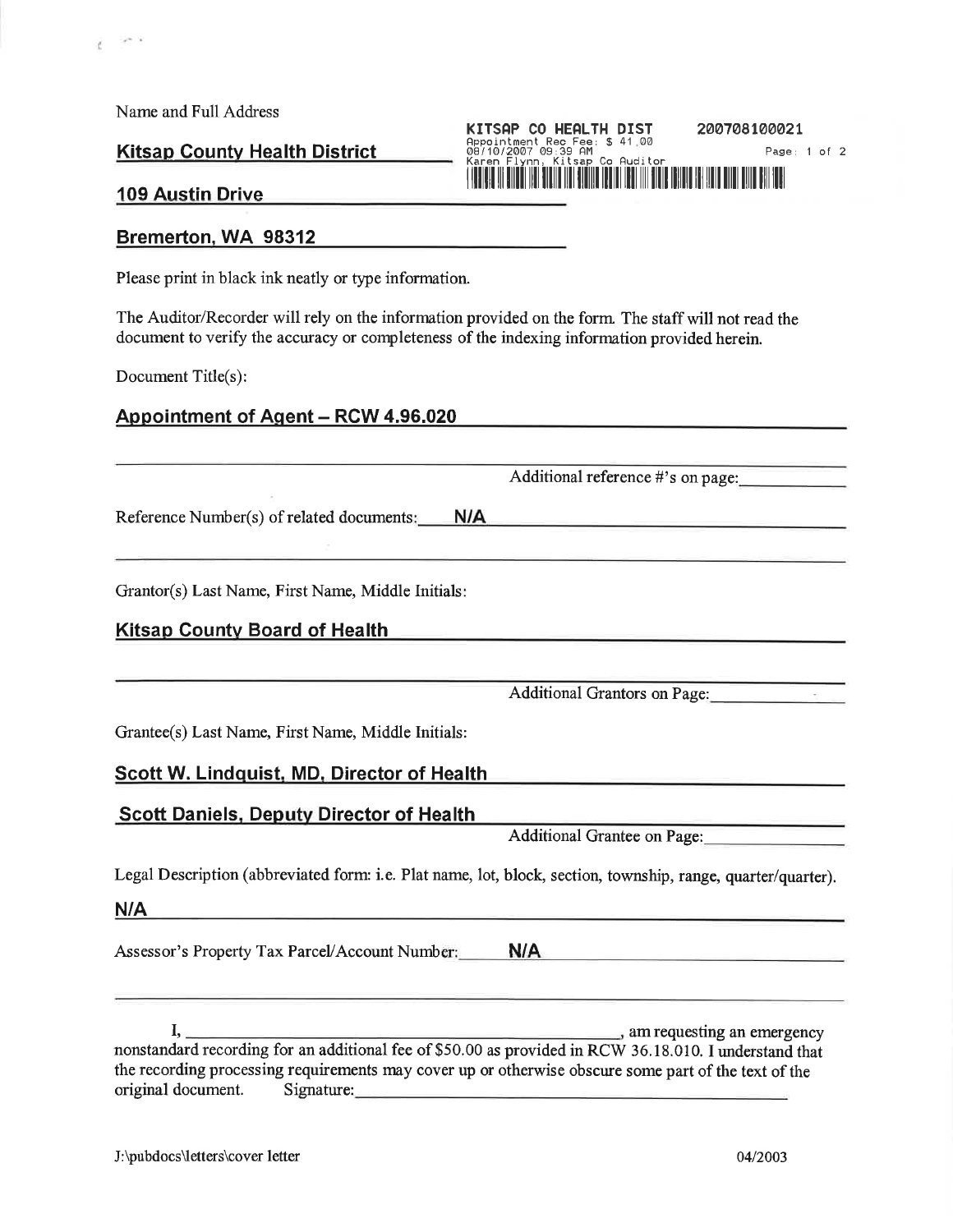

### Rescinding Resolution 2001-18 and Appointing an Agent to Receive Claims for Damages

WHEREAS, the Washington State Legislature, in its 2001 Regular Session, approved RCW 4.96, requiring the governing body of each local government entity to appoint an agent to receive any claim for damages made under Chapter 4.96; and

WHEREAS, RCW 4.96.020 also requires that the identity of the agent and the address where he or she may be reached during the normal business hours of the local governmental entity are public records and shall be recorded with the auditor of the county in which the entity is located; and

WHEREAS, the Kitsap County Board of Health is the governing body for the Kitsap County Health District; and

WHEREAS, on November 6, 2001 the Board of Health approved Resolution 2001-18 appointing Elaine Croteau, Director of Administrative Services for the Kitsap County Health District, as the agent to receive claims for damages for the Health District at 109 Austin Drive, Bremerton, Washington; and

WHEREAS, the Kitsap County Health District has moved its offices to 345 6<sup>th</sup> Street, Suite 300, Bremerton, Washington; and

WHEREAS, Elaine Croteau, the Director of Administrative Services for the Health District, is still the appropriate person to receive claims for damages for the Health District; and

WHEREAS, Scott W. Lindquist, MD, Director of Health for the Health District, is the appropriate person to serve as the alternate to receive claims for damages for the Health District when Elaine Croteau is not available; and

WHEREAS, both named individuals have offices located at the Health District's main office at 345 6th Street, Suite 300, Bremerton, Washington 98337, and the usual hours of operation at that office are 8:00 a.m. to 5:00 p.m. weekdays.

NOW, THEREFORE, BE IT RESOLVED that Elaine Croteau and Dr. Scott W. Lindquist are hereby appointed by the Kitsap County Board of Health to be its agents to receive any claim for damages made under Chapter 4.96 RCW, and the Health District staff is instructed to file this Resolution with the Kitsap County Auditor.

APPROVED: July 12, 2005.

Commissioner Patty Lent, Chair Kitsap County Board of Health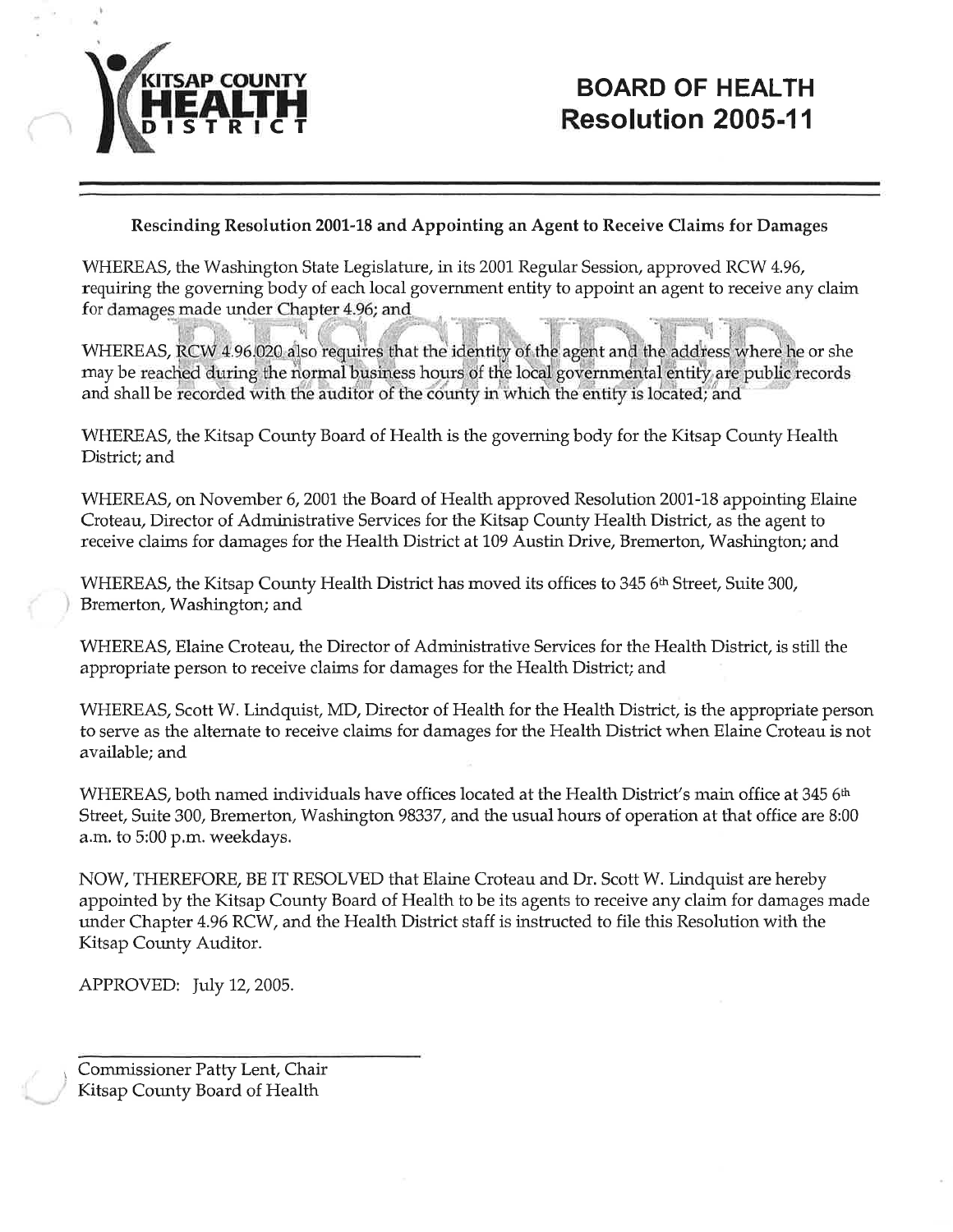

345 6th Street, Suite 300 Bremerton, WA 98337 360-728-2235

# MEMO

**To:** Kitsap Public Health Board

**From:** John Kiess, Environmental Health Director

**Date:** October 3, 2017

**Re:** Secure Medicine Return Regulations - Implementation Update

At today's Kitsap Public Health Board meeting, I will provide a brief update concerning the implementation status of the new Secure Medicine Return Regulations, Kitsap Public Health Board Ordinance 2016-02, approved by the Board in December 2016.

Since the Board's adoption of the ordinance, the following actions have been completed in accordance with the regulations:

- **Pharmaceutical "producer" notice of intent to participate notification**  January, 2017.
- **Producer notification of intent to participate –** February, 2017.
- **Pharmaceutical "wholesaler" notification and outreach other producers** March, 2017.
- **Identification of plan operator and notification of authorized collectors** April, 2017.
- **MED-Project notified pharmacies and other potential authorized collectors** April, 2017.
- **KPHD Meeting with local law enforcement** April, 2017.
- **MED-Project Stewardship Plan was submitted**  June 6, 2017.
- **Plan reviewed and comments returned to MED-Project**  July 28, 2017.

Remaining tasks to be completed include:

- **Revised/Second submittal -** due by September 28, 2017.
- **Once received and hopefully approved, the plan operator has 90 days to fully implement the plan, including promotion, placing collection boxes, and beginning collections.**

Health District staff have been working diligently to coordinate with our neighboring local health jurisdictions (Seattle-King, Tacoma-Pierce, Snohomish) who have also implemented secure medicine return programs to minimize duplication wherever possible. Communication among the four public

kitsappublichealth.org

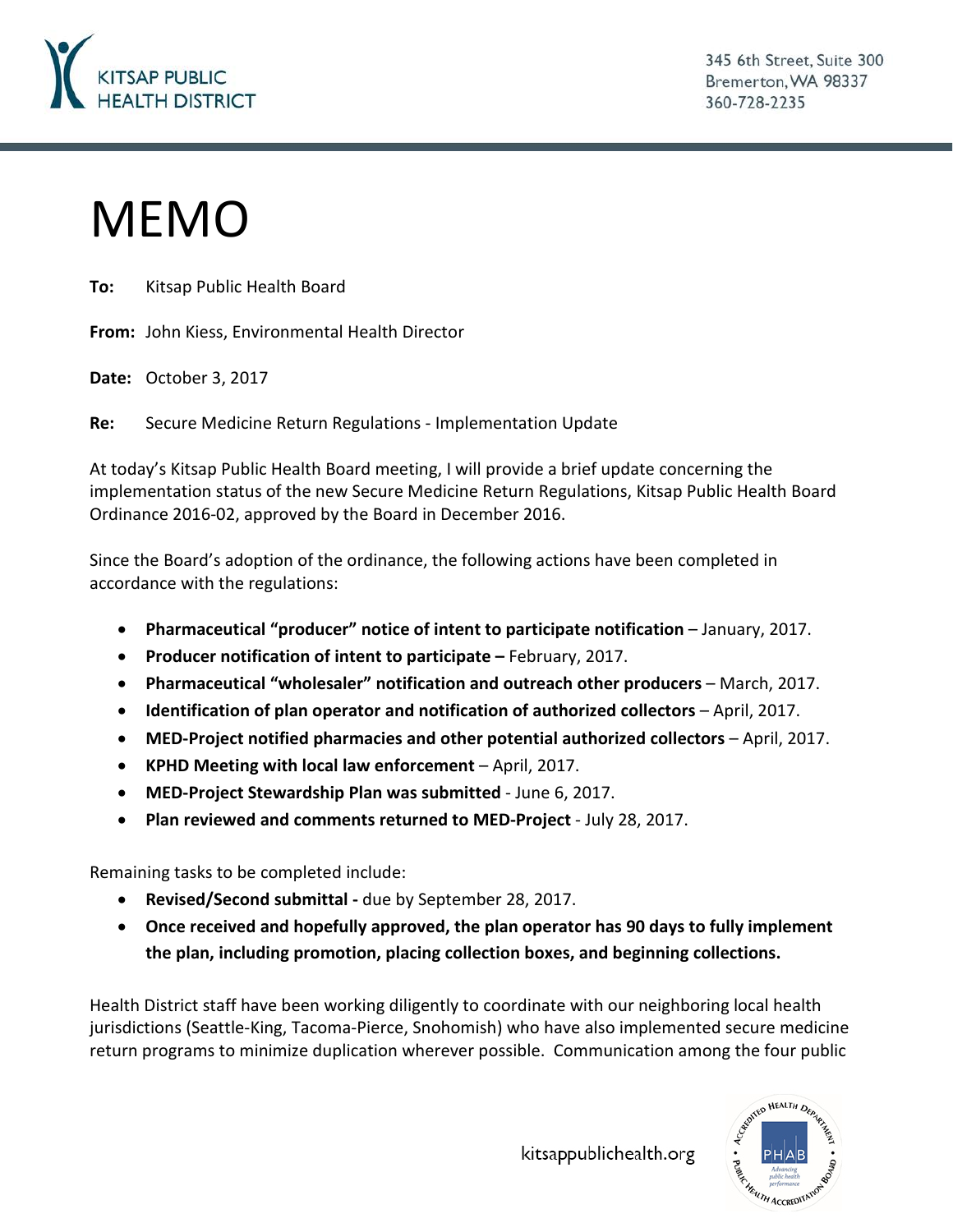Memo to Public Health Board – Secure Medicine Return Regulations October 3, 2017 Page 2

health jurisdictions is maintained as necessary to collaborate and learn from one another's challenges and successes.

### **Recommended Action**

None – informational only.

Please contact me at (360) 728-2290, or [john.kiess@kitsappublichealth.org](mailto:john.kiess@kitsappublichealth.org) with any questions or comments.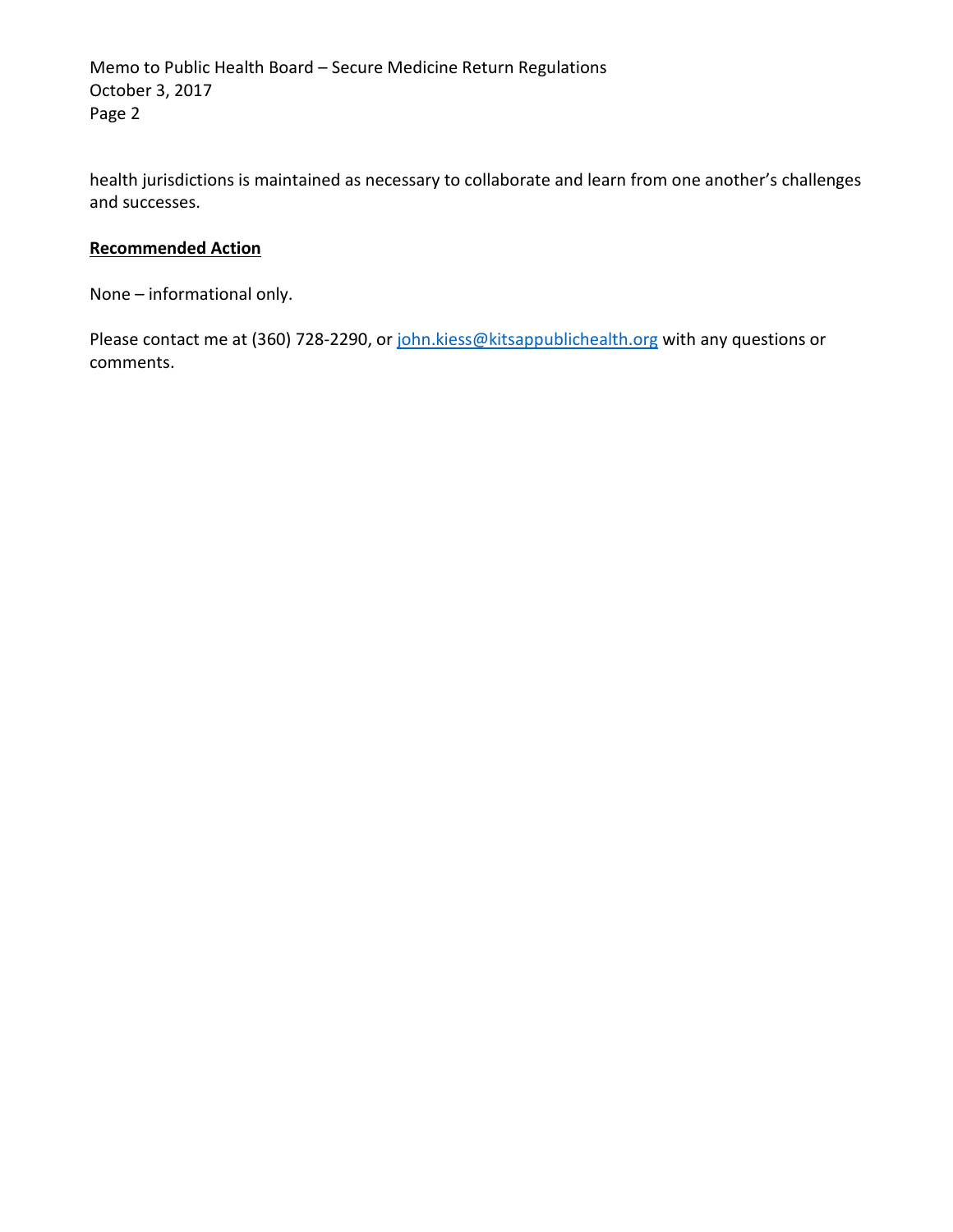

345 6th Street, Suite 300 Bremerton, WA 98337 360-728-2235

# MEMO

**To:** Kitsap Public Health Board

**From:** Jim Zimny, Assistant Environmental Health Director

**Date:** October 3, 2017

**Re:** New Electronic Reporting System for Food Service Inspections

During today's Kitsap Public Health Board meeting, I will present and discuss with the Board the Health District's new electronic reporting system for food service inspections. This presentation will highlight the inspection work of our Food & Living Environment Program, and the improvements in service and food safety that the new electronic reporting system is enabling.

Local health jurisdictions are mandated to regulate and inspect food service establishments under [RCW 70.05.060](http://app.leg.wa.gov/RCW/default.aspx?cite=70.05.060) and [WAC 246-215.](http://apps.leg.wa.gov/wac/default.aspx?cite=246-215) The Board has adopted local regulations to implement these state rules in Kitsap Public Health Board [Ordinance 2014-01.](http://kitsappublichealth.org/environment/files/regulations/FoodRegsLocal.pdf)

Highlights of the presentation will include:

- A brief overview of Food & Living Environment Program services.
- A summary of the 2016 Food Service Establishment (FSE) inspection data and developing trends of the 2017 FSE inspection data. Data summaries will include information about the numbers of routine and follow up FSE inspections; the numbers of FSE closures; the numbers of food borne illness investigations; and the numbers of FSE complaint investigations made.
- Service improvements and cost savings that the new electronic reporting system is yielding, as well as an overview of the grant funding which was used to purchase the computer hardware and support development of the new system.
- A demonstration of the new electronic reporting system, contrasted with the past reporting practices.



kitsappublichealth.org